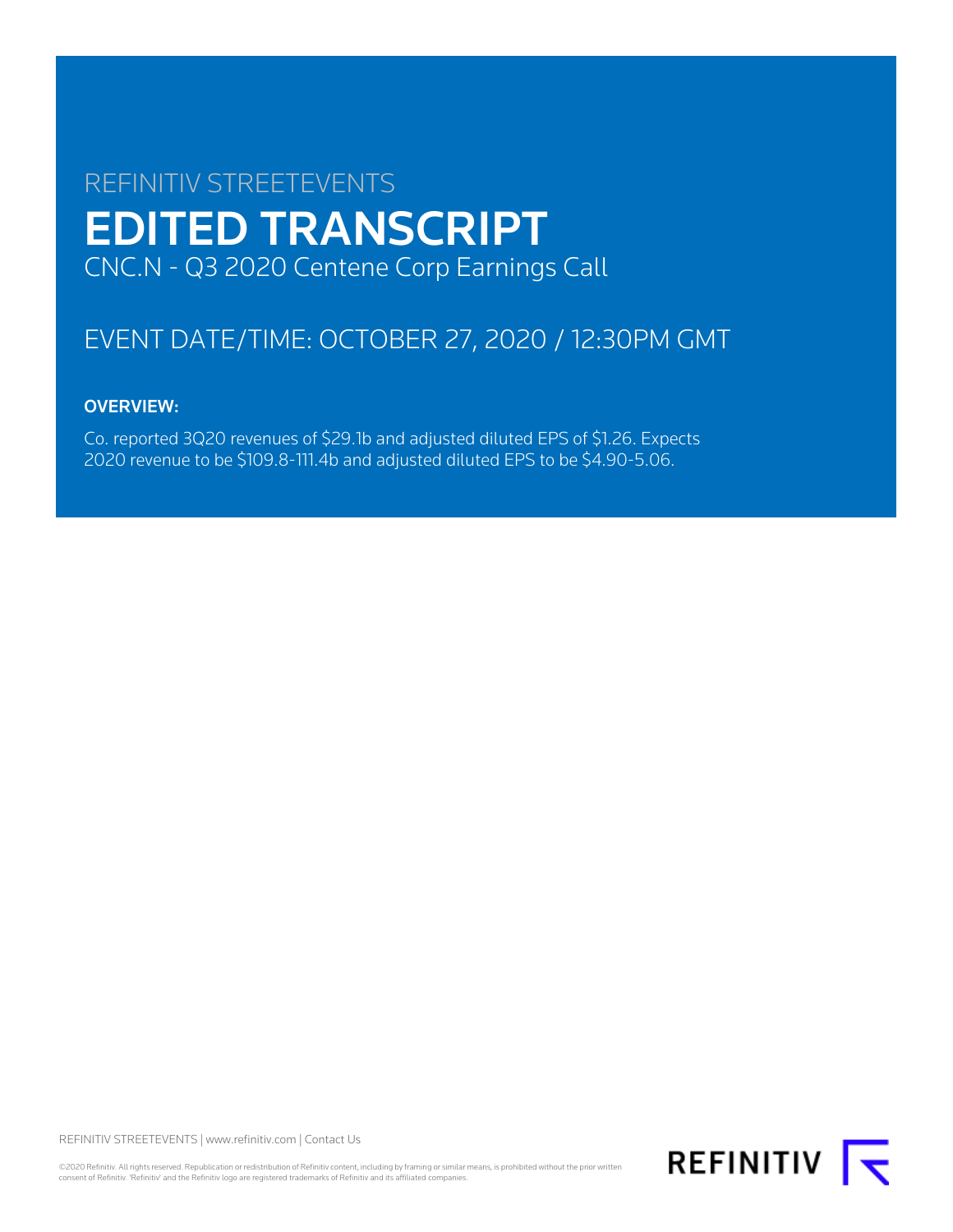## **CORPORATE PARTICIPANTS CORPORATE PARTICIPANTS**

**Jeffrey Alan Schwaneke** Centene Corporation - Executive VP, CFO & Treasurer **Jeffrey Alan Schwaneke** Centene Corporation - Executive VP, CFO & Treasurer **Jennifer Gilligan** Centene Corporation - SVP of IR **Jennifer Gilligan** Centene Corporation - SVP of IR **Michael Frederic Neidorff** Centene Corporation - Chairman, President & CEO **Michael Frederic Neidorff** Centene Corporation - Chairman, President & CEO

## **CONFERENCE CALL PARTICIPANTS**

**Albert J. William Rice** Crédit Suisse AG, Research Division - Research Analyst **Charles Rhyee** Cowen and Company, LLC, Research Division - MD & Senior Research Analyst **Gary Paul Taylor** JPMorgan Chase & Co, Research Division - Analyst **Joshua Richard Raskin** Nephron Research LLC - Research Analyst **Justin Lake** Wolfe Research, LLC - MD & Senior Healthcare Services Analyst **Kevin Mark Fischbeck** BofA Merrill Lynch, Research Division - MD in Equity Research **Lance Arthur Wilkes** Sanford C. Bernstein & Co., LLC., Research Division - Senior Analyst **Matthew Richard Borsch** BMO Capital Markets Equity Research - Research Analyst **Ralph Giacobbe** Citigroup Inc. Exchange Research - Research Analyst **Rivka Regina Goldwasser** Morgan Stanley, Research Division - MD **Sarah Elizabeth James** Piper Sandler & Co., Research Division - Director & Senior Research Analyst **Scott J. Fidel** Stephens Inc., Research Division - MD & Analyst **Stephen Vartan Tanal** SVB Leerink LLC, Research Division - MD & Senior Research Analyst

## **PRESENTATION**

#### **Operator**

Good morning. Welcome to Centene Corporation Third Quarter 2020 Financial Results Conference Call. (Operator Instructions) Please note, this event is being recorded.

I would now like to turn the conference over to Jennifer Gilligan. Please go ahead.

#### **Jennifer Gilligan** - Centene Corporation - SVP of IR

Thank you, Kate, and good morning, everyone. Thank you for joining us on our third quarter 2020 earnings results conference call. Michael Neidorff, Chairman, President and Chief Executive Officer; and Jeff Schwaneke, Executive Vice President and Chief Financial Officer of Centene, will host this morning's call, which also can be accessed through our website at [centene.com.](http://www.centene.com)

Any remarks that Centene may make about future expectations, plans and prospects constitute forward-looking statements for the purpose of the safe harbor provision under the Private Securities Litigation Reform Act of 1995. Actual results may differ materially from those indicated by those forward-looking statements as a result of various important factors, including those discussed in Centene's most recent Form 10-Q filed today, October 27, and Form 10-K dated February 18, 2020, and other public SEC filings, including the risks and uncertainties described with respect to the potential impacts of COVID-19 on our business and results of operations.

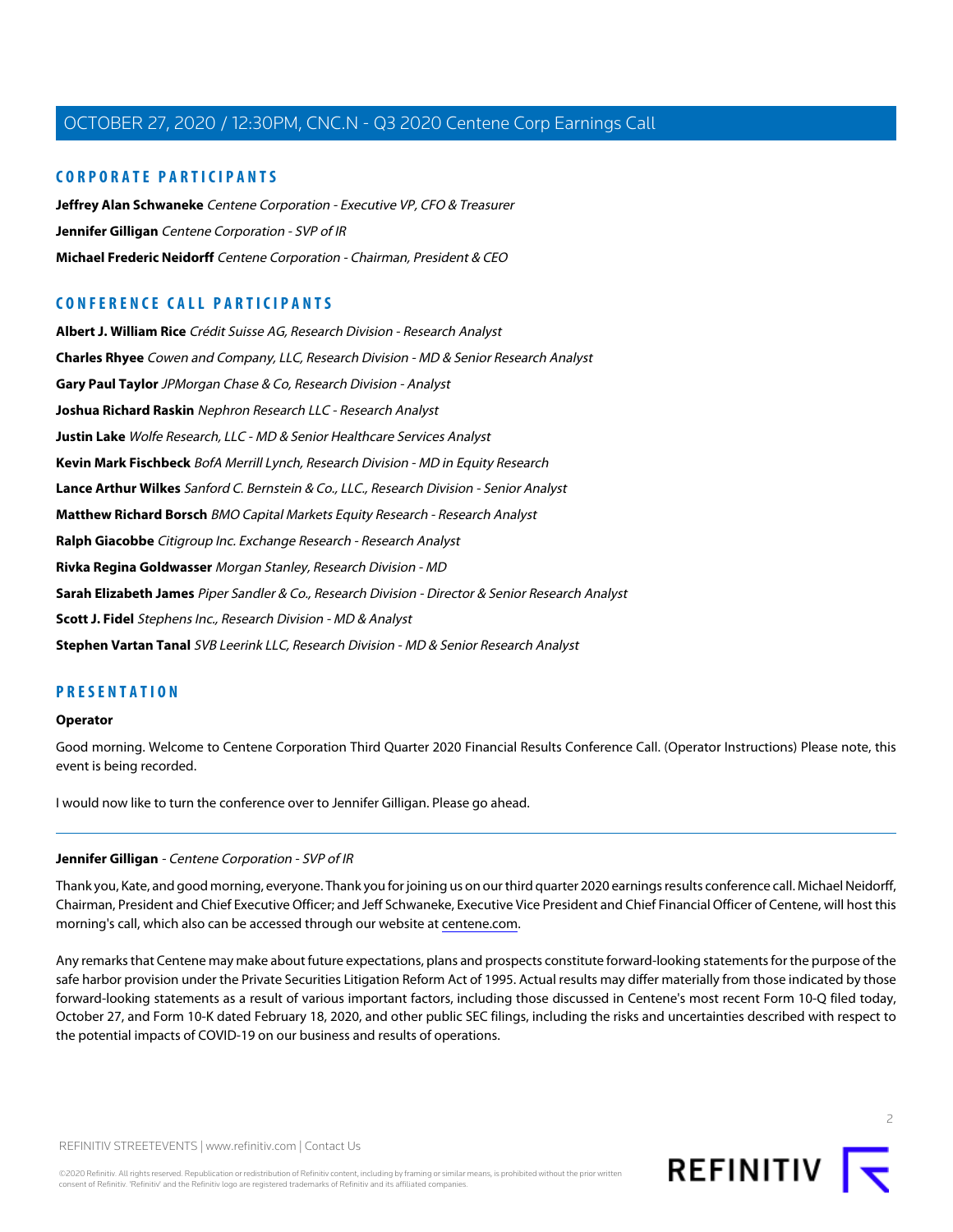Centene anticipates that subsequent events and developments may cause its estimates to change. While the company may elect to update these forward-looking statements at some point in the future, we specifically disclaim any obligation to do so. forward-looking statements at some point in the future, we specifically disclaim any obligation to do so.

The call will also refer to certain non-GAAP measures. A reconciliation of these measures with the most directly comparable GAAP measures can be found in our third quarter 2020 press release, which is available on the company's website at [centene.com](http://www.centene.com) under the Investors section.

Additionally, please mark your calendars for upcoming -- for our upcoming virtual Investor Day, which will take place on December 18, 2020.

Finally, in connection with this morning's earnings release, we have shared some illustrative exhibits. These slides are available on our website under the Investors section.

With that, I would like to turn the call over to our Chairman, President and CEO, Michael Neidorff. Michael?

## **Michael Frederic Neidorff** - Centene Corporation - Chairman, President & CEO

Thank you, Jennifer. Good morning, and thank you for joining Centene's third quarter earnings call. We all hope you and your families are safe and well. On today's call, I will review our strong third quarter performance and discuss the operating environment as we see it today. I will also provide perspective on how Centene is positioned for continued growth and success, including some thoughts on 2021 and an update on the WellCare integration.

I'm pleased with our third quarter results, which demonstrate the strength of our underlying business and diversified platform as well as our team's solid execution. We reported third quarter revenues of \$2.29 -- sorry, \$29.1 billion, an increase of 53% from the third quarter of 2019. Adjusted diluted earnings per share was \$1.26 or \$0.97 when accounting for the onetime items referenced in our press release. This is consistent with previous guidance.

I remind you that on our second quarter earnings call, we shared that in this COVID environment, we expected 68% of our income to be received in the first half of the year. We also advised that the third quarter would amount to roughly 20% of the year's earnings, which happens to be \$0.97. We delivered strong organic membership growth, driven by new programs being introduced across many of our states as well as some COVID-related membership growth. Membership was approximately 25.2 million at the quarter end. This represents a sequential growth of 2% and a year-over-year growth of 65%, largely driven by the addition of WellCare. Membership accrual remains in line with the guidance provided in July. And we continue to expect 2020 membership to peak in November with 1.4 million new members.

Our earnings benefited from a number of onetime items, which will be reinvested back into the business. As you all know, Centene is now a \$110 billion enterprise, health care enterprise. At our size and scale, we expect there will be impacts to our earnings on a quarter-to-quarter basis. We are utilizing the risk quarter settlement to reinvest in growth initiatives.

In addition, we have allocated a portion of the settlement towards making a significant onetime contribution to the Centene Charitable Foundation, the earnings of which will be used towards public programs and medical research that support the communities we serve.

In this environment, we continue to take a leading role in accelerating our approach to community care with programs that address social determinants of health, such as improved access to virtual care and support for individuals experiencing food insecurity.

Turning now to the operating environment and how we view the rest of the year. If you exclude the \$0.12 increase to reflect the favorable tax settlement in the third quarter, our earnings guidance for 2020 remains consistent with what we provided at our June Investor Day. Our business is strong, and we remain confident in our ability to lead in today's operating landscape.

State partnerships continue to present opportunities for constructive relationships. The discussions that have taken place with our states counterparts this year underscore the strength of our partnerships as well as the value we provide to our state partners. The typical rate setting process has



REFINITIV STREETEVENTS | www.refinitiv.com | Contact Us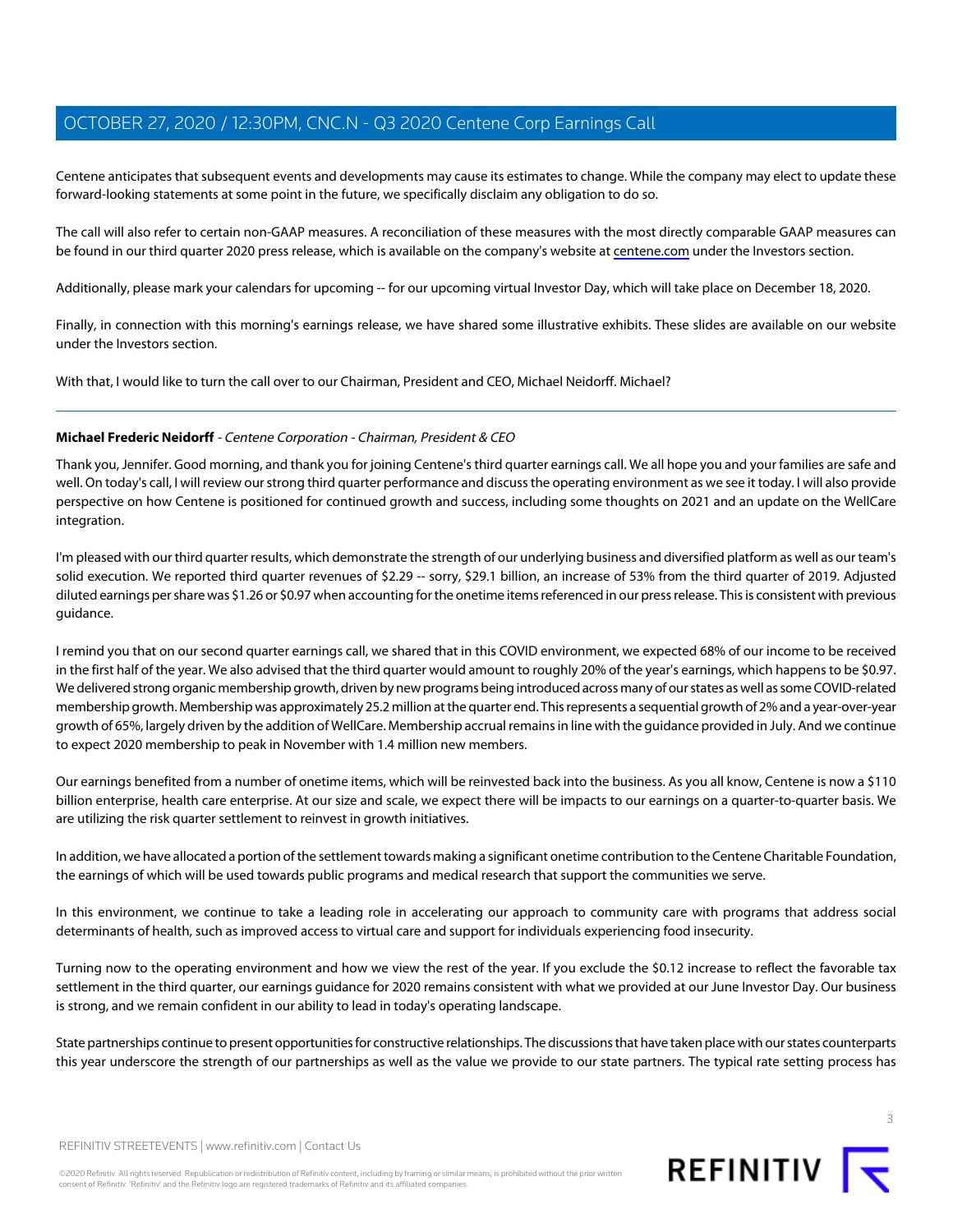continued throughout the year, including a 5.3% rate increase in Texas effective September 1, and approximately 1.5% increase in Florida, effective October 1. We continue to hold discussions with our state partners related to rate setting and risk adjustment mechanism.

We also have certain states that outside of the normal process have put additional risk-sharing mechanism in place related to COVID-19. These are specific to the pandemic, and we expect them to be short term in nature. Overall, we continue to navigate the evolving landscape together with our state partners as we work to provide our members with access to critical care.

Other key factors include membership growth and medical utilization continue to track in line with our expectations. While there is continued uncertainty, including the intensity and duration of the pandemic and the outcome of next week's election, we believe we have the scale and size to deliver results as the environment continues to evolve. We manage the business based on the facts as we see them today, and we are well positioned to continue to grow and execute against our strategy.

We also continue to provide you with transparent updates and give you our best estimates as to how we see things at a particular point in time. With that in mind, Jeff will provide you with some factors to consider when thinking about our 2021 earnings power.

As is our practice, we provide details at our December Investor Day. However, in these unusual times, we want to ensure that where the factors are known, you are considering them for your models. I'll highlight here that we continue to see attractive opportunities for growth, both organically driven and by an uptick in RFP pipeline and through delivering on the WellCare deal accretion. In addition, we see potential opportunities for investment consistent with our disciplined M&A process.

The WellCare integration remains on track and is progressing well. Our finance and HR systems are integrated seamlessly, and the New York plan integration was completed timely in line with the state's expectations. Routine integration activities will continue throughout 2021. At our upcoming virtual Investor Day, we look forward to sharing more detail regarding our outlook as well as our strategy to transform Centene into a health care technology enterprise.

In summary, we are pleased with our third quarter results, which demonstrate the strength of our underlying business and diversified platform. We intend to demonstrate solid growth in 2021 driven by WellCare deal and accretion and organic growth, and we continue to see significant opportunities for growth longer term as additional states look to manage care as a solution to their health care needs. While some uncertainty remains at our size and scale and with our capabilities, Centene is well positioned for continued success.

Before I hand over to -- mic to Jeff, I again want to thank and recognize the continued commitment and dedication of our employees. It is because of their relentless focus that we have been able to continue to serve our members during these times while also accelerating programs that support our communities. The value of the system and people we are investing in continue to prove themselves. They say what your math is going to say well.

With that, let me turn it over to Jeff.

(technical difficulty)

## **Jennifer Gilligan** - Centene Corporation - SVP of IR

This is Jennifer Gilligan. We're going to ask folks on the line to just hold one moment while we make some sound checks with the webcast link. Back to you in 2.

This is Jen. We'll have Jeff go ahead and start his remarks. There was trouble with the webcast link. What we will do is following the call, we will post the transcript of Michael's comments in the event that there were folks on the webcast who missed any portion.

With that, I think, Jeff, you can take it away.

REFINITIV STREETEVENTS | www.refinitiv.com | Contact Us



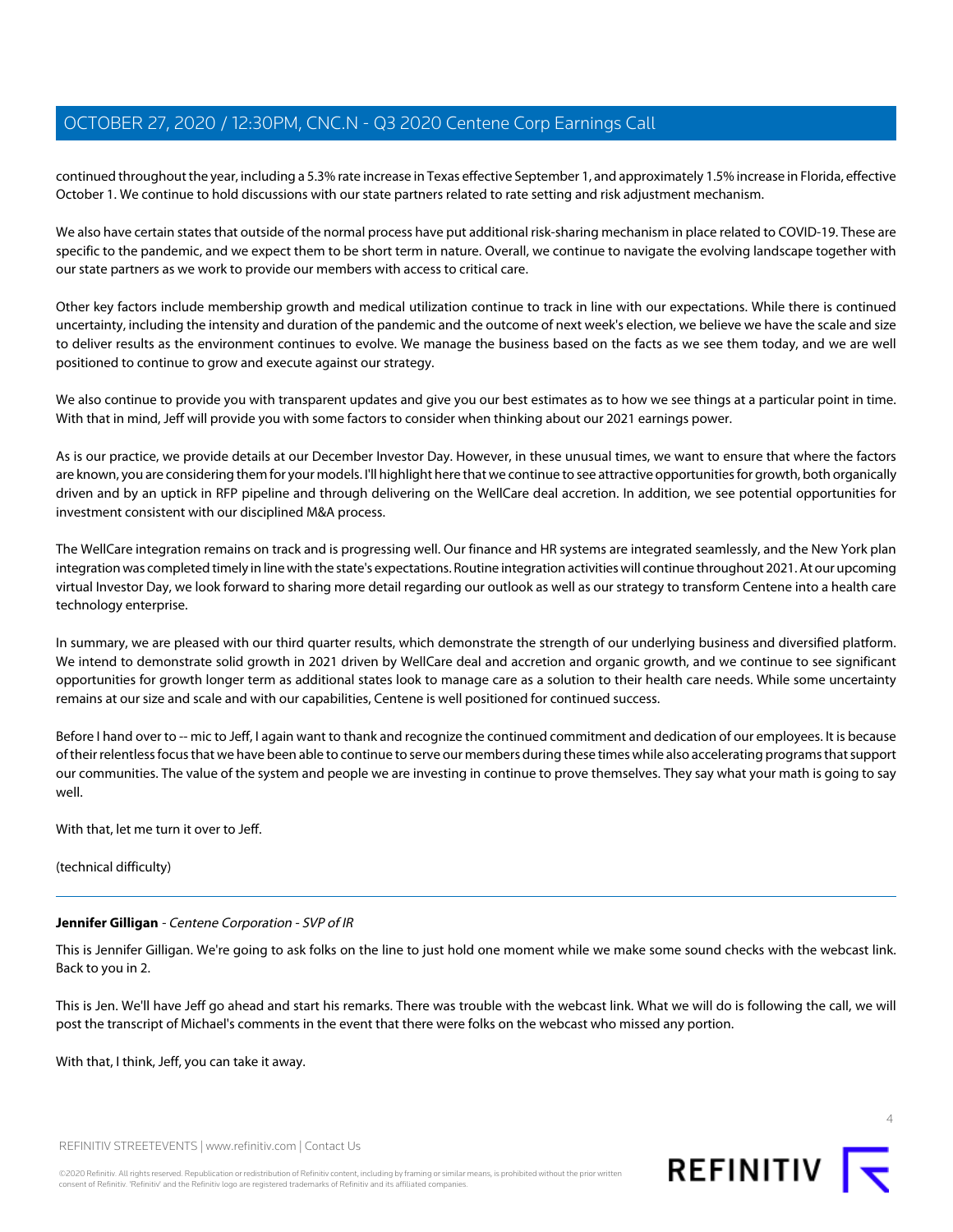## **Jeffrey Alan Schwaneke** - Centene Corporation - Executive VP, CFO & Treasurer **Jeffrey Alan Schwaneke** - Centene Corporation - Executive VP, CFO & Treasurer

Okay. Great. Thank you, Jen. Thank you, Michael, and good morning, everyone. This morning, I will start off with a review of the quarterly results, and I'll offer some details around our updated 2020 financial outlook. And finally, I'll walk through some factors to consider when thinking about our 2021 earnings trajectory. our 2021 earnings trajectory.

Overall, we delivered strong third quarter results with revenues of \$29.1 billion, an increase of 53% over the third quarter of 2019 and adjusted diluted earnings per share of \$1.26 compared to \$0.96 last year. Our adjusted diluted earnings per share included a net favorable impact of \$0.29 from the 3 nonoperational items that are outlined in our press release. When excluding these items, specifically receipt of the risk corridor settlement, a charitable contribution commitment to our foundation and an unrelated tax benefit, adjusted diluted earnings per share totals would have been \$0.97.

Total revenues grew by approximately \$10.1 billion over the third quarter of 2019, primarily as a result of the acquisition of WellCare, membership growth in Medicaid and the Health Insurance Marketplace businesses and expansions in new programs in many of our states. Total membership increased to 25.2 million in the quarter, up 65% compared to Q3 last year. Since the pandemic began in March, we have added a total of 1.3 million Medicaid and Health Insurance Marketplace members, consistent with our expectations when we issued guidance in July, largely attributable to COVID-19.

Our HBR, or health benefits ratio, was 86.4% in the third quarter compared to 88.2% in last year's third quarter and 82.1% in the second quarter of 2020. The HBR for the quarter was impacted by the receipt of the risk corridor settlement. When adjusting the HBR ratio for this revenue of approximately \$400 million, our HBR in the quarter was 87.8%. The HBR was also aided by lower traditional utilization, largely offset by the higher costs associated with testing and treatment of COVID as well as retroactive state premium adjustments and risk-sharing programs. Utilization in the third quarter trended toward normalized levels in most geographies. This rebound included a combination of traditional utilization and COVID-related medical costs.

Cash flow used in operations was approximately \$950 million in the third quarter. The cash used in operating activities in the third quarter of 2020 was due to a \$1.6 billion health insurer fee payment and a \$1.2 billion risk adjustment payment associated with the Health Insurance Marketplace business, which both occurred in the third quarter of this year. With cash flow from operations of \$2.5 billion through the first 9 months of 2020, we expect 2020 cash flow from operations of between 1 and 1.5x net earnings. We continue to maintain a strong liquidity position of \$1.1 billion in unregulated cash on our balance sheet at quarter end.

Debt at quarter end was \$16.8 billion, which includes \$93 million of borrowings on our revolving credit facility. The borrowings on the revolver are denominated in euros to hedge our international investments. Our debt-to-capital ratio was 39.1%, excluding our nonrecourse debt, compared to 39.7% in the second quarter of 2020. Our debt-to-capital ratio was 37.4% when netting our unregulated cash with our debt at quarter end, which represents a 150 basis point decrease since March.

Our medical claims liability totaled \$12.9 billion at quarter end and represents 52 days in claims payable compared to 51 days in the second quarter of 2020. DCP was impacted by the COVID pandemic, pass-through payments received at the end of the quarter, which were paid out in early October, membership growth and the timing of payments.

On WellCare, as Michael mentioned earlier, we continue to make significant progress with the integration. The integration continues to be on track, and we remain comfortable with our synergy capture efforts.

Turning now to our 2020 expectations. For the full year, we now expect revenue to be within a range of \$109.8 billion and \$111.4 billion. This is \$400 million higher than our previous guidance midpoint, predominantly reflecting the risk corridor settlement recorded this quarter. I'll revise the adjusted diluted earnings per share guidance of \$4.90 and \$5.06, up from a range of \$4.76 to \$4.96, represents a \$0.12 increase at the midpoint, driven by the tax benefit that we recognized during the third quarter. A reconciliation of our changes to guidance is provided in our press release issued this morning.



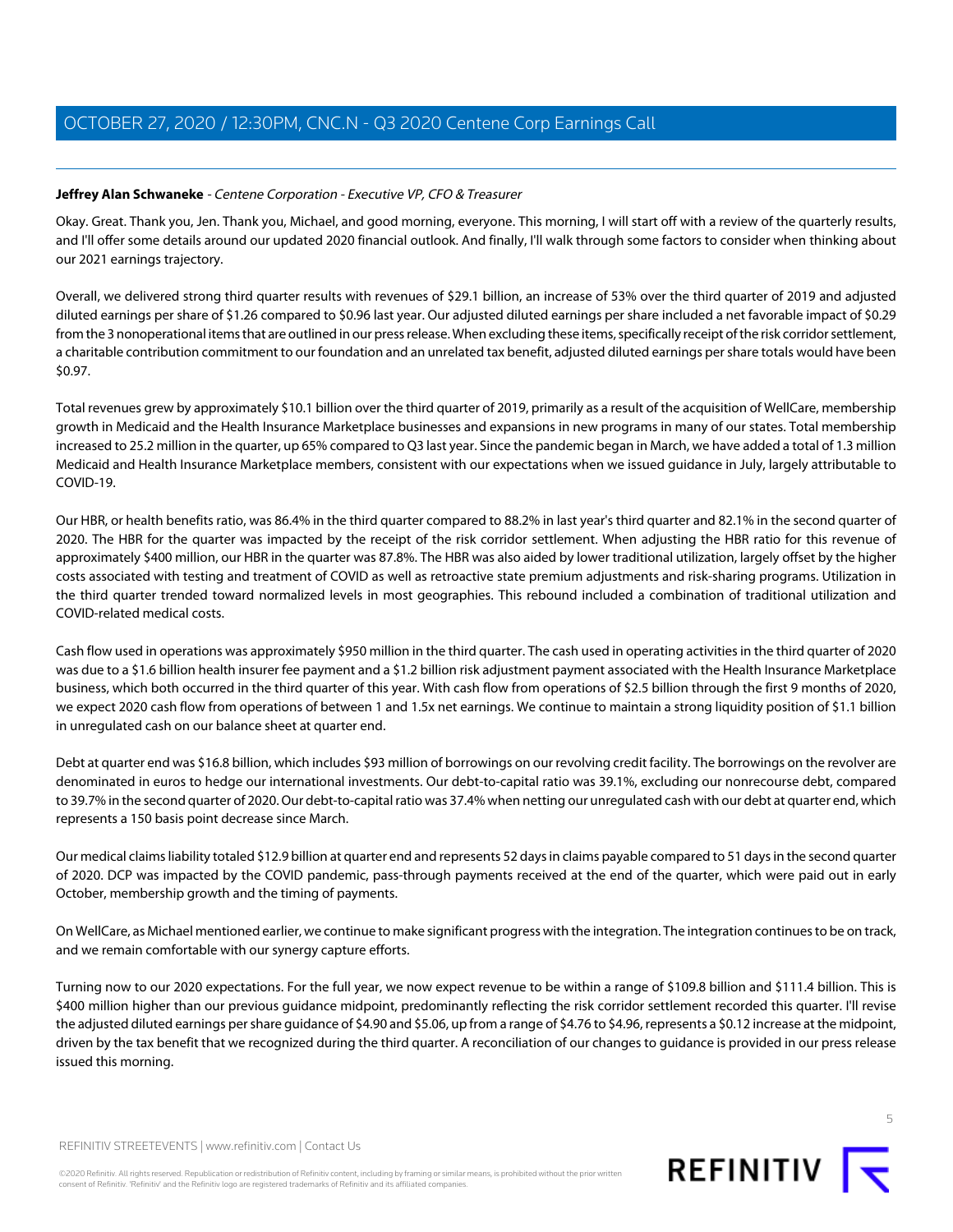Our 2020 financial guidance reflects the strong year-to-date performance from our major business lines as well as the impact of the nonoperating items previously mentioned that occurred during the third quarter. We previously outlined a number of COVID-related factors that influenced our full year guidance. These remain unchanged. We continue to expect peak membership growth of 1.4 million by November of this year.

In terms of utilization trends, we continue to expect trends to gradually increase during the fourth quarter, depending on regional infection spikes and local government responses. Through the end of September, we have paid approximately \$2 billion associated with COVID claims. This compares to \$550 million we discussed on our second quarter call. Our third quarter figure applies consistent methodology and includes all of the COVID-related claim codes consistent with CDC guidelines.

With respect to rates, as Michael has already touched on, we continued to have active dialogue with our state partners, and the risk-sharing mechanisms and rate adjustments received continue to be in line with our 2020 expectations.

A quick note on quarterly versus full year modeling. As a result of the WellCare acquisition closing the first quarter, the full year weighted average share count is substantially lower than the second through fourth quarters. This will impact modeling of fourth quarter EPS with respect to full year adjusted earnings per share guidance. In short, the quarterly results will not sum to the full year guidance range.

And last, a few comments on our 2021 earnings trajectory. As we have done historically, we will provide our 2021 full year guidance in our December Investor Day. However, in light of the significant uncertainty in this environment, we want to provide as much visibility as we can and give you a few items to consider as you begin to model 2021. In order to facilitate the discussion, we have included a slide on our website at [centene.com](http://www.centene.com). We are still in the early stages of our planning process. And going forward, we intend to return to our typical practice.

First, you may recall that on March 3, 2020, we provided initial guidance for 2020 with a midpoint of \$4.66 from an adjusted diluted earnings per share basis. There have been a lot of moving parts this year, including higher membership and revenues, the significant reduction in medical utilization in April and May, the continuing incremental costs for COVID testing and treatment and the effective risk-sharing programs implemented by our states, just to name a few. If you exclude the \$0.20 net benefit from the pandemic and the \$0.12 tax benefit recorded this quarter, our guidance for 2020 adjusted diluted earnings per share reflects where we began in March, \$4.66.

Second, as we look forward to 2021, we expect to continue our long history of top and bottom line growth from here. There are a lot of moving parts, and I will highlight a few that are included in the supplemental slide we are sharing today. As we commented earlier, the WellCare integration and the underlying operations remain on track, and we are confident in our ability to generate the mid- to upper single-digit accretion from the transaction, as we have previously indicated.

Third, we anticipate solid year-over-year organic growth generated through new programs and the expansions of the existing programs, such as Medicare and Marketplace, that will contribute to our earnings trajectory.

Fourth, we expect some of the Medicaid rate adjustments and risk-sharing mechanisms to carry over into next year. And finally, COVID and traditional utilization represents a number of unknowns dependent on the trajectory of the pandemic. We'll be better positioned to provide more clarity around these factors during our December Investor Day.

I'll conclude my remarks by reiterating our confidence in the strength of our business. We're pleased with the significant growth we've achieved this year. Our balance sheet remains strong, and we believe we have ample liquidity to meet our operational and strategic needs. We remain focused on executing against our strategic plans and are committed to delivering shareholder value, and we look forward to providing a comprehensive outlook for the next year when we virtually meet in December.

That concludes my remarks. And operator, you may now open the line for questions.



6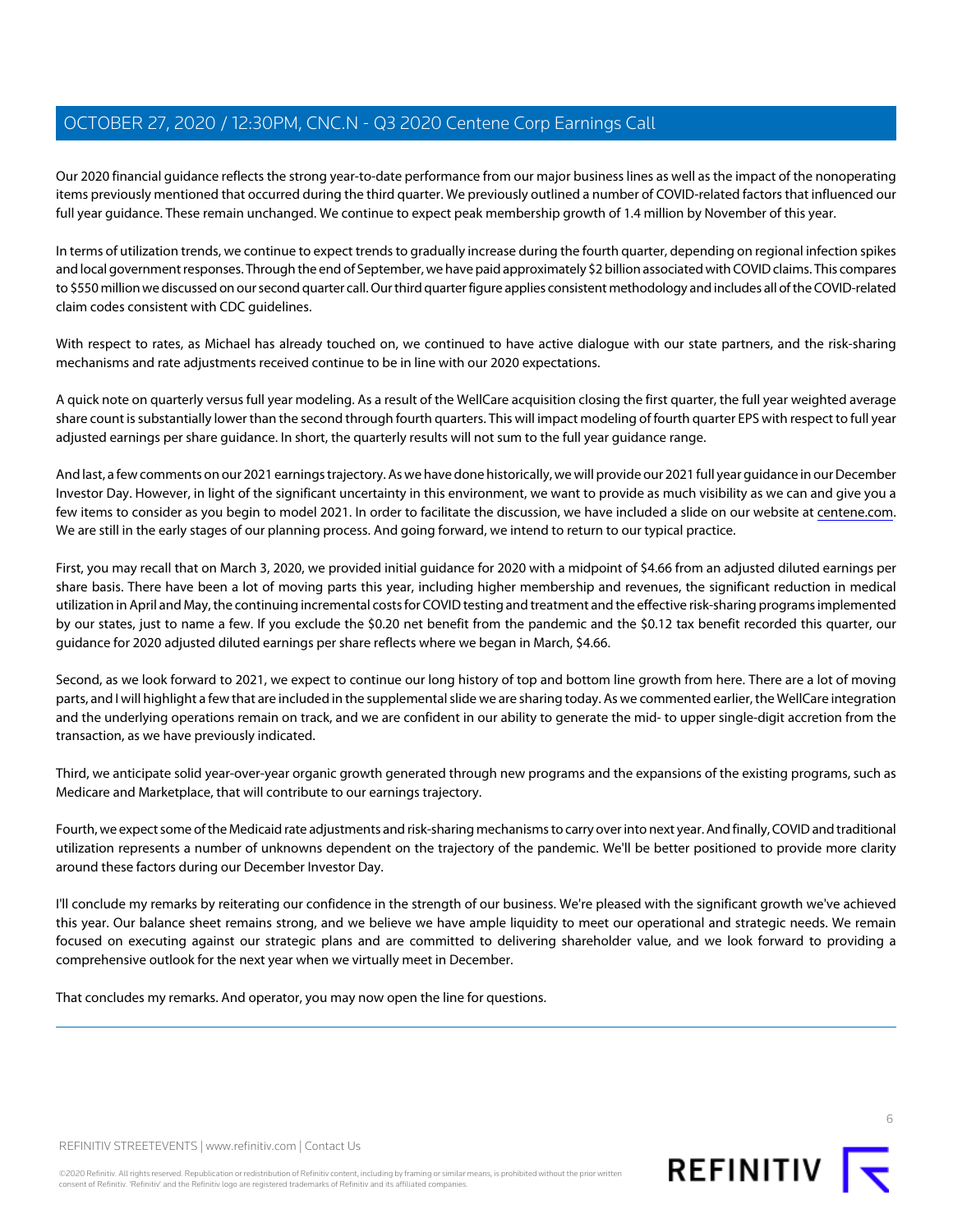## **QUESTIONS AND ANSWERS QUESTIONS AND ANSWERS**

## **Operator Operator**

(Operator Instructions) Our first question is from Kevin Fischbeck from Bank of America. (Operator Instructions) Our first question is from Kevin Fischbeck from Bank of America.

## **Kevin Mark Fischbeck** - BofA Merrill Lynch, Research Division - MD in Equity Research

Just wanted to follow up on the Medicaid rate commentary. I think -- I guess, first, could you quantify maybe what you've kind of built into your guidance so far for this year as far as the rate pressures? And then, Michael, I think in your comments, you mentioned that you thought that some of these risk corridors and things might be temporary in nature. So just wanted to understand kind of if we should be thinking about these as kind of onetime type issues. Or is this kind of the way that you would expect states to be billing rates prospectively?

## **Michael Frederic Neidorff** - Centene Corporation - Chairman, President & CEO

I think it's some of both. It depends on the state and the negotiations we've had. Some have built in contemporary risk corridors and that we've negotiated and agreed with. Others, as you've seen, have given us some rate increases and are comfortable with where we are, and it's really just a give-and-take process right now, Kevin. And Jeff can give you some more specific numbers. And so I'll turn it over to him, and he can give you a sense of what we've dealt with and how we've been able to deal with it because there's 2 factors. There are rates, but there's also the COVID expense that we've had and the reduced utilization and some other things.

Jeff, do you want to make that?

## **Jeffrey Alan Schwaneke** - Centene Corporation - Executive VP, CFO & Treasurer

Yes. Kevin, this is Jeff. I think a couple of things. The traditional rate setting process, where we use encounters and develop the rates and move forward, that process has, I would say, continued as it always has. What's been in addition to that are these risk-sharing mechanisms and risk corridors that states have considered. So for our full year, we expect that number to be around \$500 million is what we've got in our guidance. And I think so far this year, you've heard us say and make comments that it's really been in line with our expectations. So we've had that estimate in there for some time.

On the quarter, that number was roughly \$265 million. So that definitely impacted the HBR from that perspective. And again, as we look forward to next year, we expect that to be lower than the \$500 million as we head into next year because some of these programs do expire. I think the reason why they carryforward to next year is a lot of them are driven by the state fiscal years, which, as you are aware, are not January through December. So it's not a calendar year.

## **Michael Frederic Neidorff** - Centene Corporation - Chairman, President & CEO

I might just indicate that where we've seen the utilization we do is we work with the states. And if it hasn't reduced, then the states recognize the rates have to be accurately sound. So it's a case of really a lot of give-and-take, and it's been very constructive. Obviously, with us maintaining the guidance, we're pleased with where it worked out.

## **Kevin Mark Fischbeck** - BofA Merrill Lynch, Research Division - MD in Equity Research

Okay. Great. And then just maybe a second question being around the guidance. You have -- I appreciate the color about kind of setting the stage for what the base EPS is. But I guess -- but you guys also had some guidance around the time you did the WellCare transaction. I don't know if there's any way to maybe give kind of the headwinds and tailwinds to maybe the guidance that you provided at the time of the WellCare transaction. I don't know if anything else you would highlight as positive or negative and how to think of that.

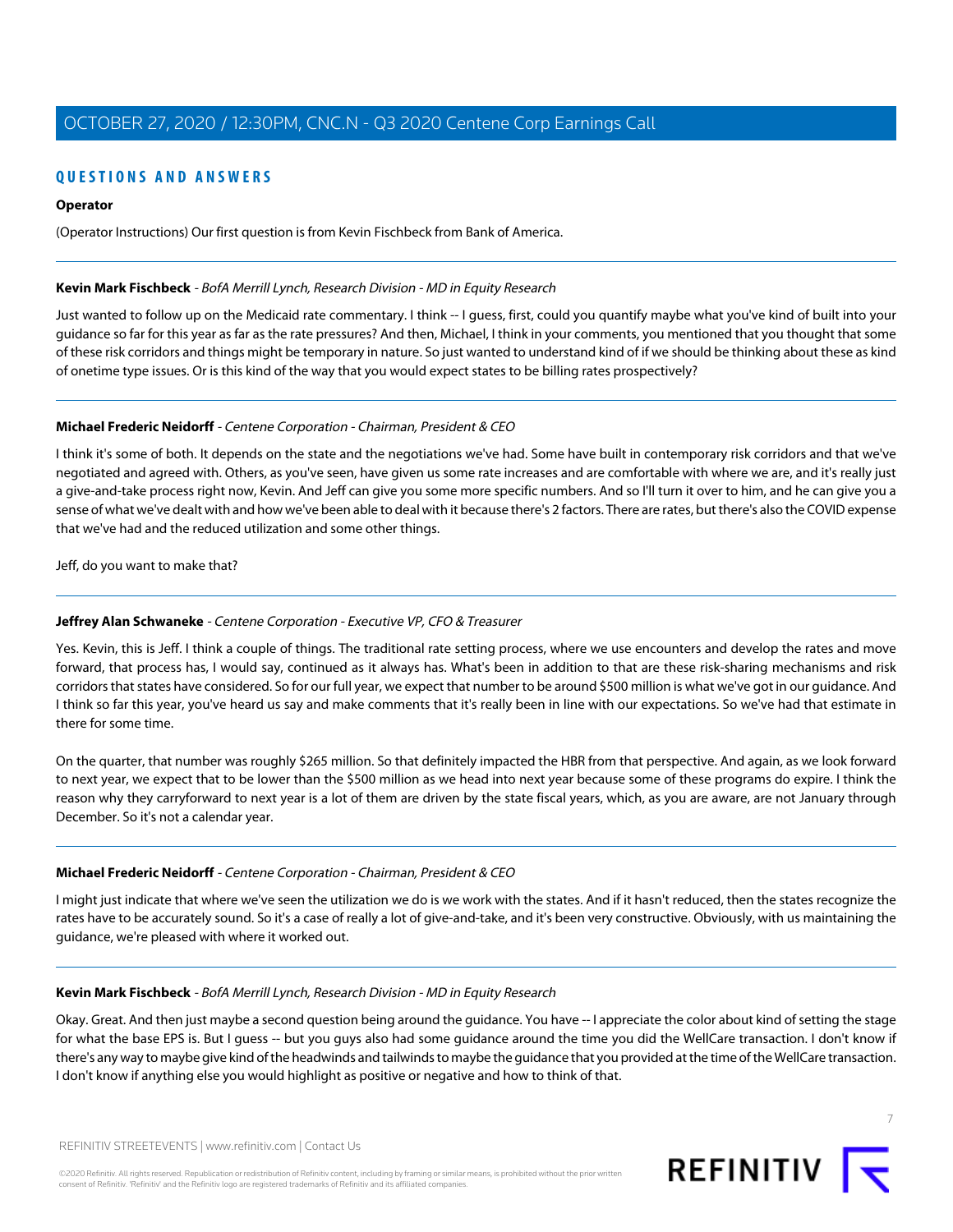## **Michael Frederic Neidorff** - Centene Corporation - Chairman, President & CEO **Michael Frederic Neidorff** - Centene Corporation - Chairman, President & CEO

I think, as we said, that it's consistent with the guidance we gave at that time. I think, as we said, that it's consistent with the guidance we gave at that time.

## **Jeffrey Alan Schwaneke** - Centene Corporation - Executive VP, CFO & Treasurer

Yes. Kevin, are you specifically referring to the guidance that we provided kind of right after we closed the deal in March?

## **Kevin Mark Fischbeck** - BofA Merrill Lynch, Research Division - MD in Equity Research

Yes, exactly. So you guys talked about the accretion, and from that, I guess you're saying that hasn't changed at all? So I just wonder if there's anything else around the core business plus or minus that you'd highlight as headwinds or tailwinds to kind of how you would have thought about the business back in March.

## **Michael Frederic Neidorff** - Centene Corporation - Chairman, President & CEO

I think I'll start off, and Jeff can add to it. I think it's proven to be very consistent. The integration has gone on schedule. It's been seamless. The some of it was delayed, as we highlighted in the past that Georgia and Florida, not because of anything we have because their issues, delayed the combination of plan until 2021, and that's all working out well. But we still will recognize the accretion from it.

We were pleased with the support and what their capabilities are in the Medicare program. So I mean it's -- at every level, it's not the expectations and we're comfortable calling it where it is.

## **Jeffrey Alan Schwaneke** - Centene Corporation - Executive VP, CFO & Treasurer

Yes. Yes. Kevin, I agree with Michael. I think the transaction is exactly in line with what we expected. I think the variables are the other things, right? The variables are COVID, state rates, redeterminations, all those things. I think from a transaction perspective, it's exactly in line with what we anticipated.

#### **Operator**

Our next question is from Justin Lake from Wolfe Research.

#### **Justin Lake** - Wolfe Research, LLC - MD & Senior Healthcare Services Analyst

I just wanted to first follow up on the 2021 discussion here. Specifically -- so I appreciate you've given us the \$4.66 starting point. The only thing we all have to kind of go back and tie to is the S-4. And the S-4, I think, had about 11% earnings growth on a stand-alone basis and plus the accretion. So with the starting point being different, is it reasonable just to assume that about the same level of EPS growth that was in the S-4 for next year, 11% plus the accretion, gets me to about \$5.50? Would that be a reasonable ballpark to be starting at? Or Jeff, is there anything you want me to think about beyond that 11% number?

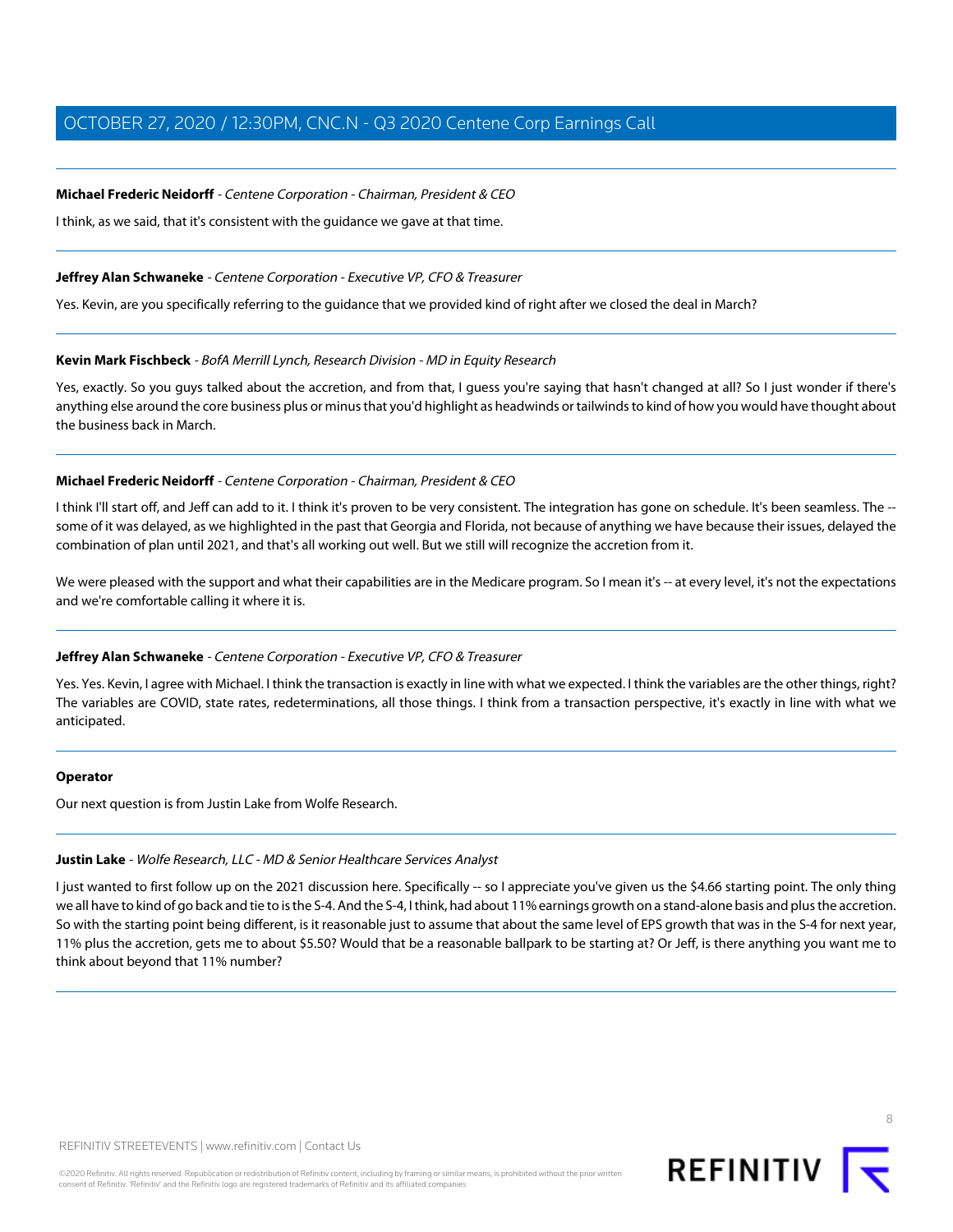## **Michael Frederic Neidorff** - Centene Corporation - Chairman, President & CEO **Michael Frederic Neidorff** - Centene Corporation - Chairman, President & CEO

I'm going to let Jeff respond to it. But keep in mind, we're trying to give you some sense, but guidance -- the full -- the real number, we'll give you the bridge and everything on December 18. So I mean there's a balance we're trying to strike here, not letting people get ahead of themselves or us, but we're not trying to find what the guidance is at this point. us, but we're not trying to find what the guidance is at this point.

So Jeff, do you want to...

## **Jeffrey Alan Schwaneke** - Centene Corporation - Executive VP, CFO & Treasurer

Yes. Yes, Michael, I think you're right. I mean what we're just trying to do here is just give you some key factors to consider to think about as you bridge from 2020 into 2021.

I think the challenges with the S-4, I certainly appreciate that people could go back and try to use that number. The challenge is that was pre-COVID, and it was also pre-New York rate changes and built over 1.5 years ago. So I think from our perspective, we believe bridging from this year is a more appropriate place to start.

## **Justin Lake** - Wolfe Research, LLC - MD & Senior Healthcare Services Analyst

Okay. And maybe...

## **Jeffrey Alan Schwaneke** - Centene Corporation - Executive VP, CFO & Treasurer

Okay. Go ahead.

## **Justin Lake** - Wolfe Research, LLC - MD & Senior Healthcare Services Analyst

Go ahead, Jeff. No, please.

## **Jeffrey Alan Schwaneke** - Centene Corporation - Executive VP, CFO & Treasurer

But the full number -- we'll have the full numbers for you in our December Investor Day.

## **Justin Lake** - Wolfe Research, LLC - MD & Senior Healthcare Services Analyst

Is it fair to say that maybe the consensus number, around \$5.70, \$5.75, might be optimistic relative to the starting point, without giving a specific number?

## **Michael Frederic Neidorff** - Centene Corporation - Chairman, President & CEO

We're not -- I appreciate what you're trying to get to, but we're in the early stages of our AOP. And I'm not going to -- we have a cadence and when -- but we did say because of this year, we'd try to give you more. We're not trying to tell you what the range of the guidance is. That's -- as long as we've been public, we've done that in December, Justin. So let's recognize what we have given you as a starting point. But come December, you'll have the full bridge.

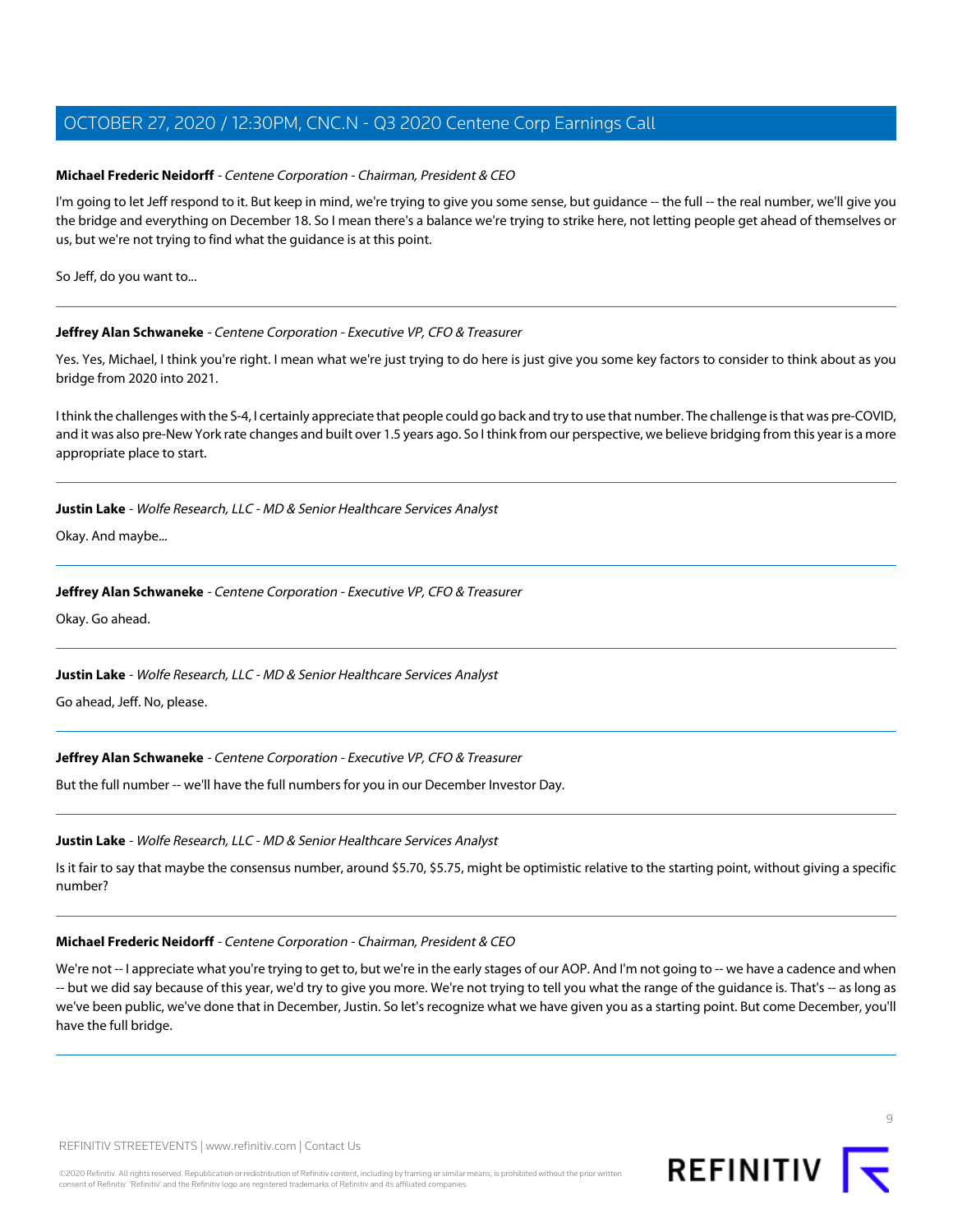## **Operator Operator**

Our next question is from Ralph Giacobbe from Citi. Our next question is from Ralph Giacobbe from Citi.

## **Ralph Giacobbe** - Citigroup Inc. Exchange Research - Research Analyst **Ralph Giacobbe** - Citigroup Inc. Exchange Research - Research Analyst

I just wanted to go back, Jeff, and make sure I got the numbers. Any way to split out sort of the third quarter impact of the higher COVID cost versus the premium rate adjustment and then the risk sharing that you cited? If you could break out those 3 buckets?

## **Jeffrey Alan Schwaneke** - Centene Corporation - Executive VP, CFO & Treasurer

Yes. When you mean the premium -- the risk corridor we quantified is \$400 million. The state premium and risk adjustment changes, the number I gave was \$265 million. So that had an impact on the HBR. And I guess the way I would think about it is you have to take all these items into account, lower investment income, the state take-backs, lower overall. I would say utilization was slightly below historical perspective, really driven by the COVID pandemic. You have to take all those into account when you look at the quarter. So hopefully, that gets you what you need.

## **Ralph Giacobbe** - Citigroup Inc. Exchange Research - Research Analyst

Okay. All right. Fair enough. And then just a quick follow-up. You noted sort of investments you're making in the fourth quarter around MA and HICS. Just if you can give us a sense of how you're thinking about sort of enrollment growth for maybe both those segments in 2021? I know the landscape file was just recently out for essentially both in exchange, I think, just yesterday?

## **Michael Frederic Neidorff** - Centene Corporation - Chairman, President & CEO

Well, we have an expanded geographic footprint that we've highlighted, and it's the earliest stages of the moment. And I think it's at a point I'm not going to speculate based on a few points we have to this point in time. But as we've said, we're comfortable with the capabilities of WellCare in this area. And I'm looking forward to the results.

## **Operator**

Our next question is from A.J. Rice from Crédit Suisse.

#### **Albert J. William Rice** - Crédit Suisse AG, Research Division - Research Analyst

I have 2 areas -- 2 quick questions. But first of all, it relates to the 2021 outlook. I sort of end up at about the same place as I think Justin was saying. You started \$4.66, you add about \$0.38 sort of the midpoint of the WellCare accretion -- incremental accretion for next year, gets you into the [\$5, \$5.05] range, and then you had 10% to 11% for organic growth, \$5.55.

So relative to your slide, then you've dealt with the WellCare accretion and the organic growth. I guess the open questions are -- which you're highlighting is state rates, risk sharing and potential return of redeterminations. On the redeterminations, is it still your thought that, that's about \$1 billion revenue headwind on an annualized basis? And we can figure out how that might come in over the course of the year? And then is there any way to put your arms around your comment around state rates and risk sharing? I guess that's annualizing some of the stuff you've seen next year plus anticipating any incremental pressure. Any way to [process] that?

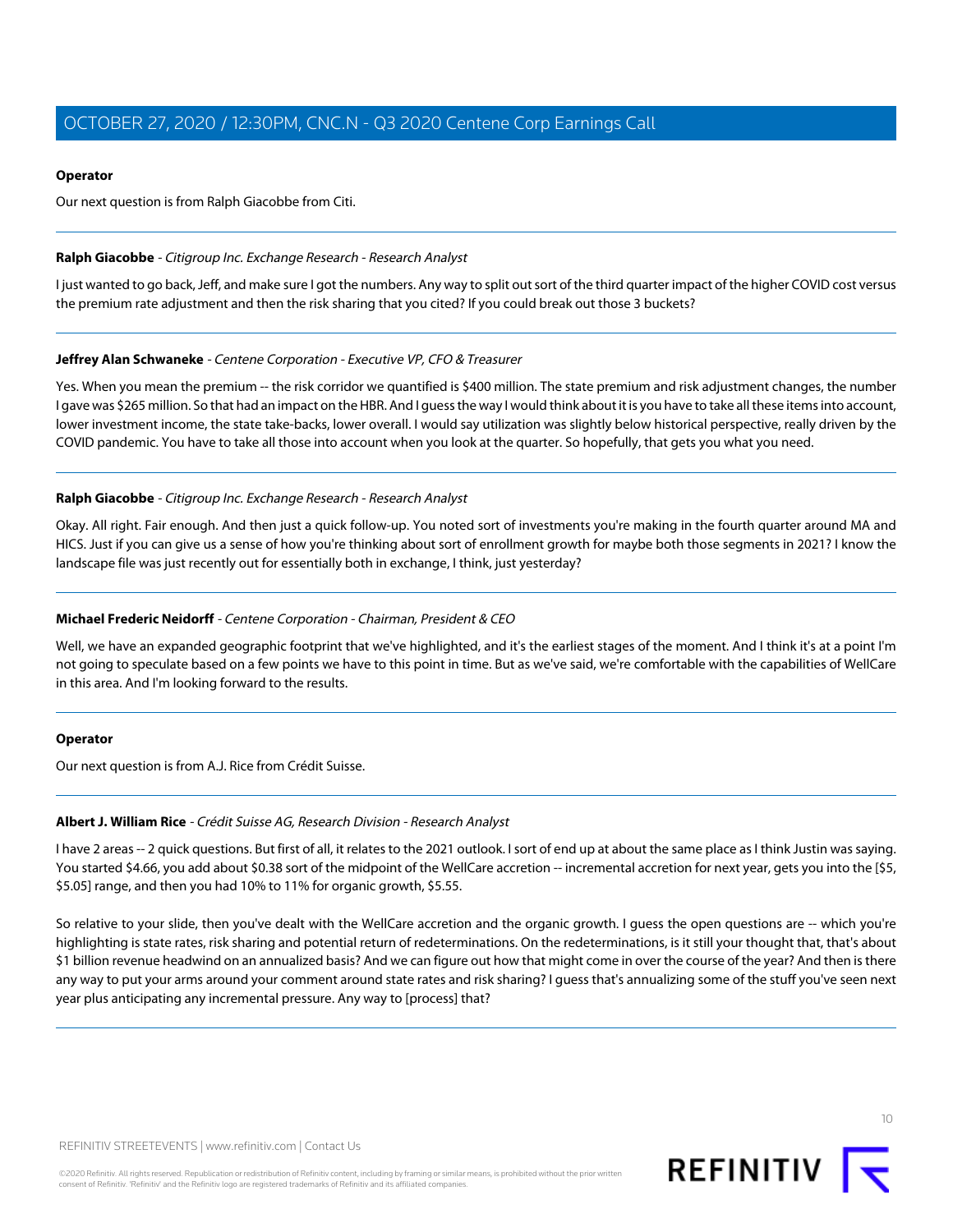## **Michael Frederic Neidorff** - Centene Corporation - Chairman, President & CEO **Michael Frederic Neidorff** - Centene Corporation - Chairman, President & CEO

Let me give you one more variable that influences everything you've just said, and that's any continuing stimulus they do that affects FMAP, that freezes redetermination. There's still some undefined things out there, and recognizing that those things we hope to have a better view on come the December Investor Day will actually be behind us, hopefully, and we'll understand what some of the policies are.

So everything you said, I can understand what you're saying, but there are other factors that affect redetermination, affect rates, affect a lot of things. So we try to give you enough that you don't get ahead of yourselves and us, but we also said we'll have a clearer view on December 18.

## **Albert J. William Rice** - Crédit Suisse AG, Research Division - Research Analyst

Okay. On the -- my other question relates to what you're seeing in enrollment. So I think second quarter call, you guys had said you thought you'd get to about 1.4 million incremental lives versus where you were at Q1 and that you'd see that peak in November. I just want to confirm that you still think you'll see the peak in November and the ultimate peak is going to be the incremental 1.4 million. It sounds like you think you're on track. And then there's also a dip...

## **Michael Frederic Neidorff** - Centene Corporation - Chairman, President & CEO

Yes, we are.

## **Albert J. William Rice** - Crédit Suisse AG, Research Division - Research Analyst

And there's a dip in the exchange enrollment. Is that consistent with what you thought you would see at this point?

## **Jeffrey Alan Schwaneke** - Centene Corporation - Executive VP, CFO & Treasurer

Yes. Yes, it is. We're still saying 1.4 million by November. And yes, the exchange attrition is consistent with our expectations.

## **Michael Frederic Neidorff** - Centene Corporation - Chairman, President & CEO

As we say every year.

#### **Operator**

Our next question is from Matthew Borsch from BMO Capital Markets.

## **Matthew Richard Borsch** - BMO Capital Markets Equity Research - Research Analyst

Maybe you could just comment on what your -- how you're thinking about the exchanges for next year? Do you think you're going to go in with margins normalized for the back half of this year? Obviously, the first half of this year was disrupted. And what, if anything, do you see in terms of the competitive environment?

#### **Michael Frederic Neidorff** - Centene Corporation - Chairman, President & CEO

I'll start with the last part first. We like competitive environments. I think I've said that many times. It really helps grow the space. When you're the largest and the others are very small rather than you, it's incumbent on you to really do all the work to grow it. But you get competitive environments,

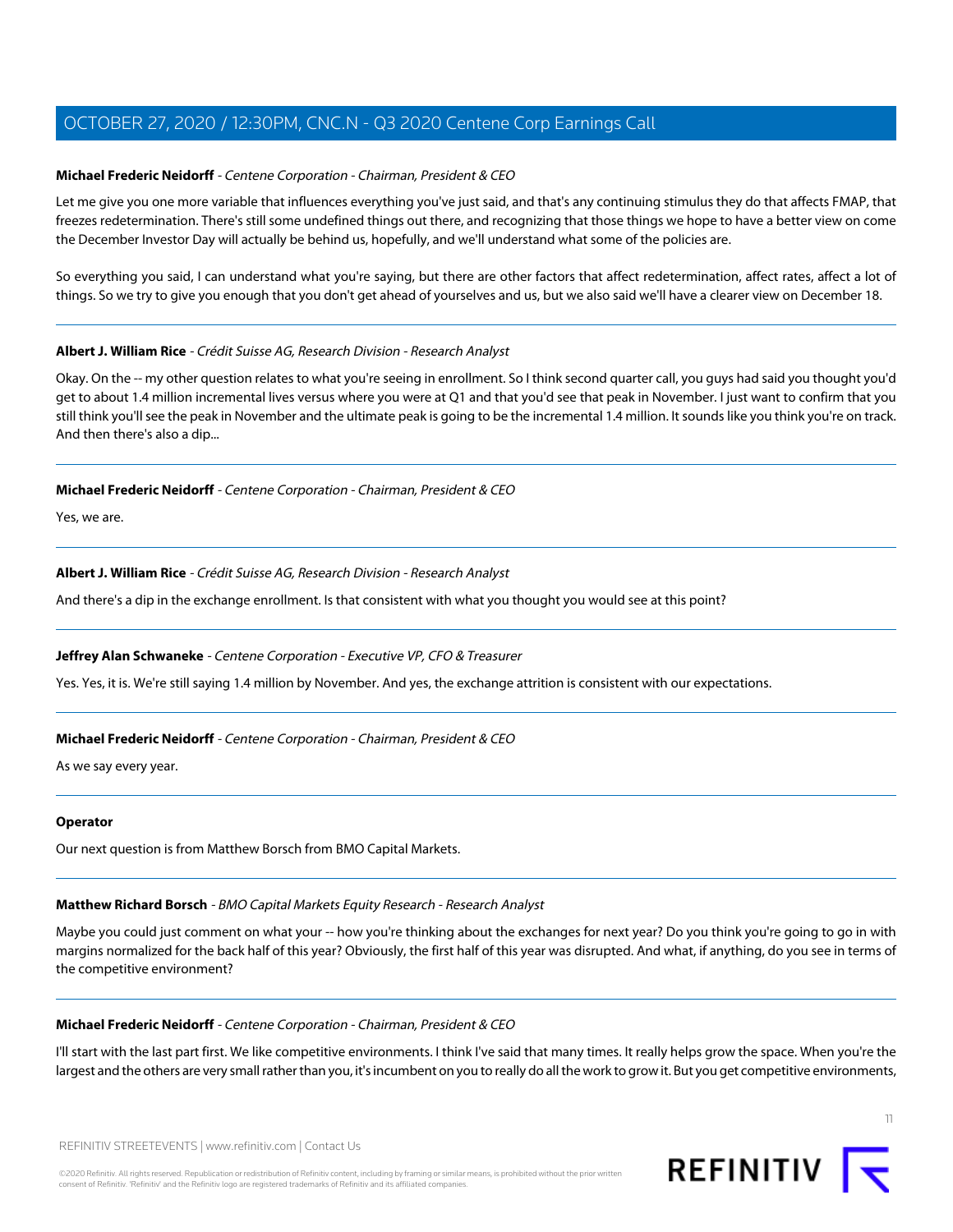it grows. And in that environment, the leader tends to grow very well. And I mean I've seen that all my business life in much more competitive areas, consumer packaged goods. So we're comfortable that we're well positioned competitively to growth. And what we're -- in the planning stages, and we see normalized margins. stages, and we see normalized margins.

## **Jeffrey Alan Schwaneke** - Centene Corporation - Executive VP, CFO & Treasurer

Yes. I think it's -- obviously, it's hard to compare 2021 to '20. And we're still obviously in the early cycle of our annual planning process as far as what we expect utilization to be looking into next year because, obviously, we're still going to be with COVID and have that going into next year. So that's part of why we're just trying to give you directionally today where we think things are going to land, and then we'll have full details for you in December.

And again, as Michael mentioned earlier, we're still in the early stages of the enrollment. And so I think once we get better data on that, which we'll have for you in December, we'll have more comments.

## **Matthew Richard Borsch** - BMO Capital Markets Equity Research - Research Analyst

If I could just ask one more on the enrollment outlook for this year when you talk about the peak enrollment in Medicaid for next month, November. What gives you the confidence that -- or why are you so sure that's a peak in November? Why does it keep on increasing?

#### **Jeffrey Alan Schwaneke** - Centene Corporation - Executive VP, CFO & Treasurer

Yes. I mean, certainly, the extension of the enhanced FMAP helps. So what's happened is it's really been driven by the suspension of the eligibility redeterminations of the bulk of it. And so we'll see.

I mean I think we're just comfortable holding the 1.4 million in November, I think we'll get there. That's our expectation. And could it go higher? It's certainly possible if they continue to extend the stimulus, but we'll have to see.

#### **Michael Frederic Neidorff** - Centene Corporation - Chairman, President & CEO

The numbers we gave you, we're tracking on the 1.4 million.

#### **Jeffrey Alan Schwaneke** - Centene Corporation - Executive VP, CFO & Treasurer

That's right.

#### **Operator**

Our next question is from Sarah James from Piper Sandler.

#### **Sarah Elizabeth James** - Piper Sandler & Co., Research Division - Director & Senior Research Analyst

So I've been looking at the year-to-date fall-off in HICS. And if I go back a couple of years, it was about 5%. Last year, it was 3%. This year, it's almost flat. And last time you guys had lower HICS churn, it compressed margins. Is it having the same effect this year?



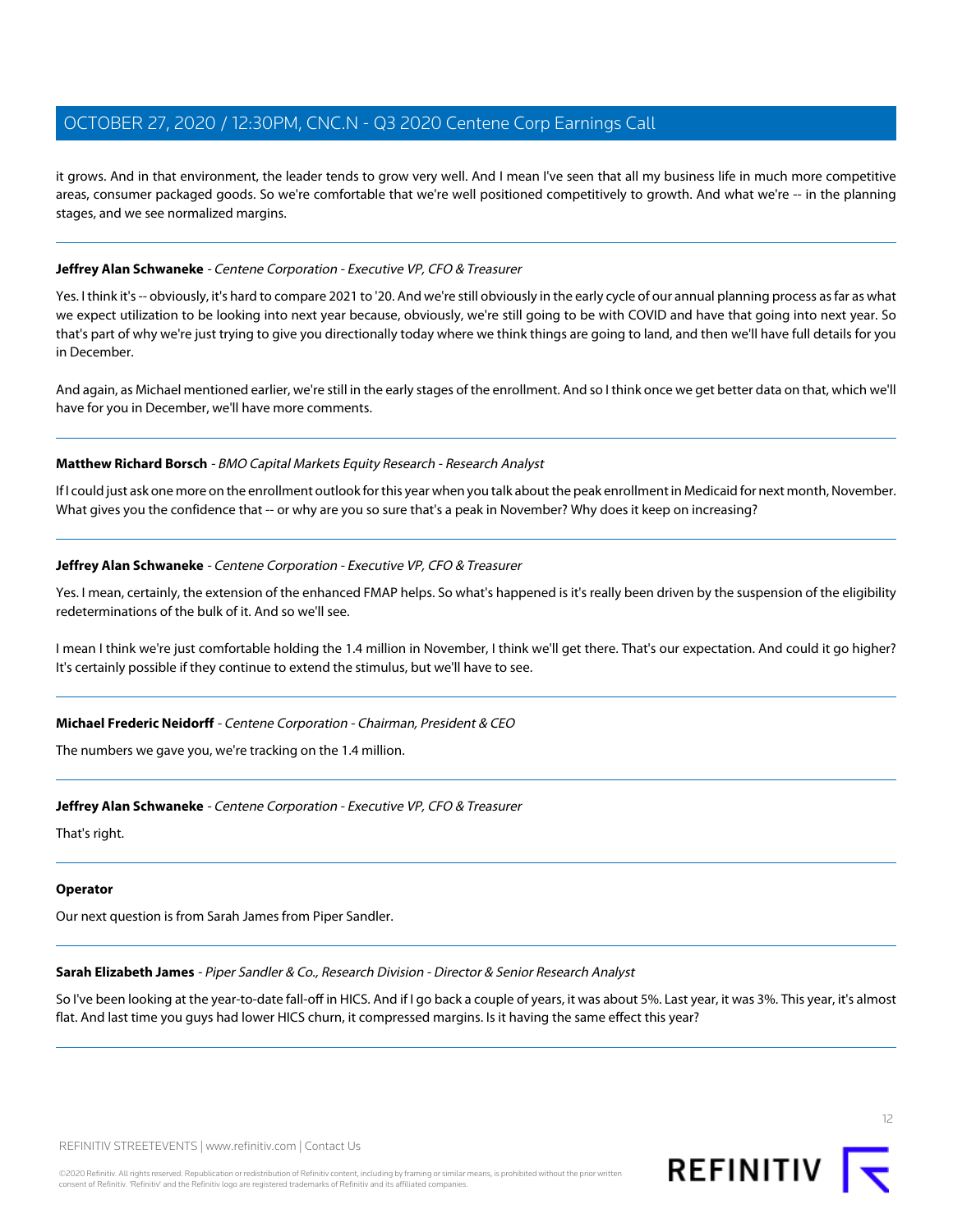## **Jeffrey Alan Schwaneke** - Centene Corporation - Executive VP, CFO & Treasurer **Jeffrey Alan Schwaneke** - Centene Corporation - Executive VP, CFO & Treasurer

Yes. I think -- first of all, I think the -- keeping the numbers longer this year was due to intentional actions that we took in order to extend grace periods as a result of the pandemic. And so I think you really can't compare year-to-year from an attrition perspective. And then the other thing I would comment on is, again, with the COVID pandemic, it's hard really to judge profitability of that extension this year versus any other year. We're just in a unique environment. just in a unique environment.

## **Sarah Elizabeth James** - Piper Sandler & Co., Research Division - Director & Senior Research Analyst

Okay. And then thinking about the exchanges, overhead leverage and the operational structure there, you guys just announced going into 400 more counties, and existing states are getting pretty dense in the states that you operate in. How do you think about that impacting overhead leverage? Is that density moving the needle for you guys?

## **Jeffrey Alan Schwaneke** - Centene Corporation - Executive VP, CFO & Treasurer

Yes. I mean I think we're -- I mean, number one, I think we're always focused on overhead leverage, and that business is scaled. And so we continue to try to find ways in order to get efficiencies in the exchange platform. I think there's still more work that we can do there to get the efficiencies of the scale of that business, and that's what we're focused on heading into 2021.

## **Michael Frederic Neidorff** - Centene Corporation - Chairman, President & CEO

I think it's fair to say that every budget meeting I said it on, we're talking about scale, not just there but in every one of our businesses, when you look at our growth in the market with time we start to realize the benefits of it.

## **Operator**

Our next question is from Josh Raskin from Nephron Research.

## **Joshua Richard Raskin** - Nephron Research LLC - Research Analyst

Taking a step back, it seems like Medicaid has obviously been a major growth factor for the company for a long time. It feels like the future may rest a little bit more on Medicare as a larger part of that growth going forward. I know you've commented on that in the past. So can you talk about your competitive positioning and what you can do to improve your star ratings and what you're seeing from other competitors in the market?

## **Michael Frederic Neidorff** - Centene Corporation - Chairman, President & CEO

Yes. We were within a couple of basis points in getting the star rates we want. We have a very aggressive program, Josh, that we expect will increase. As you know, it's measured over a longer period of time. So it takes a little time to get there. But the people responsible for improving clearly understand that there is no excuse for not achieving it going forward. So there is a continued emphasis and pressure on that.

I am -- I've talked in the past about the Medicare, that it is a growth driver for us longer term. I think WellCare had a good record of growth in Medicare. That's translating well for our business. We're moving to the #4 position in total on a combined basis. We're proportionately 1 million lives and (inaudible) to give you critical mass from which to grow. We're doing a lot of recontracting with providers, which we think will be beneficial.

So it's -- we're in the -- and the open enrollment just started basically. So it's a little early to comment on it. But I am cautiously optimistic that it will finally achieve some of the goals that I've been looking for and we've been looking for.

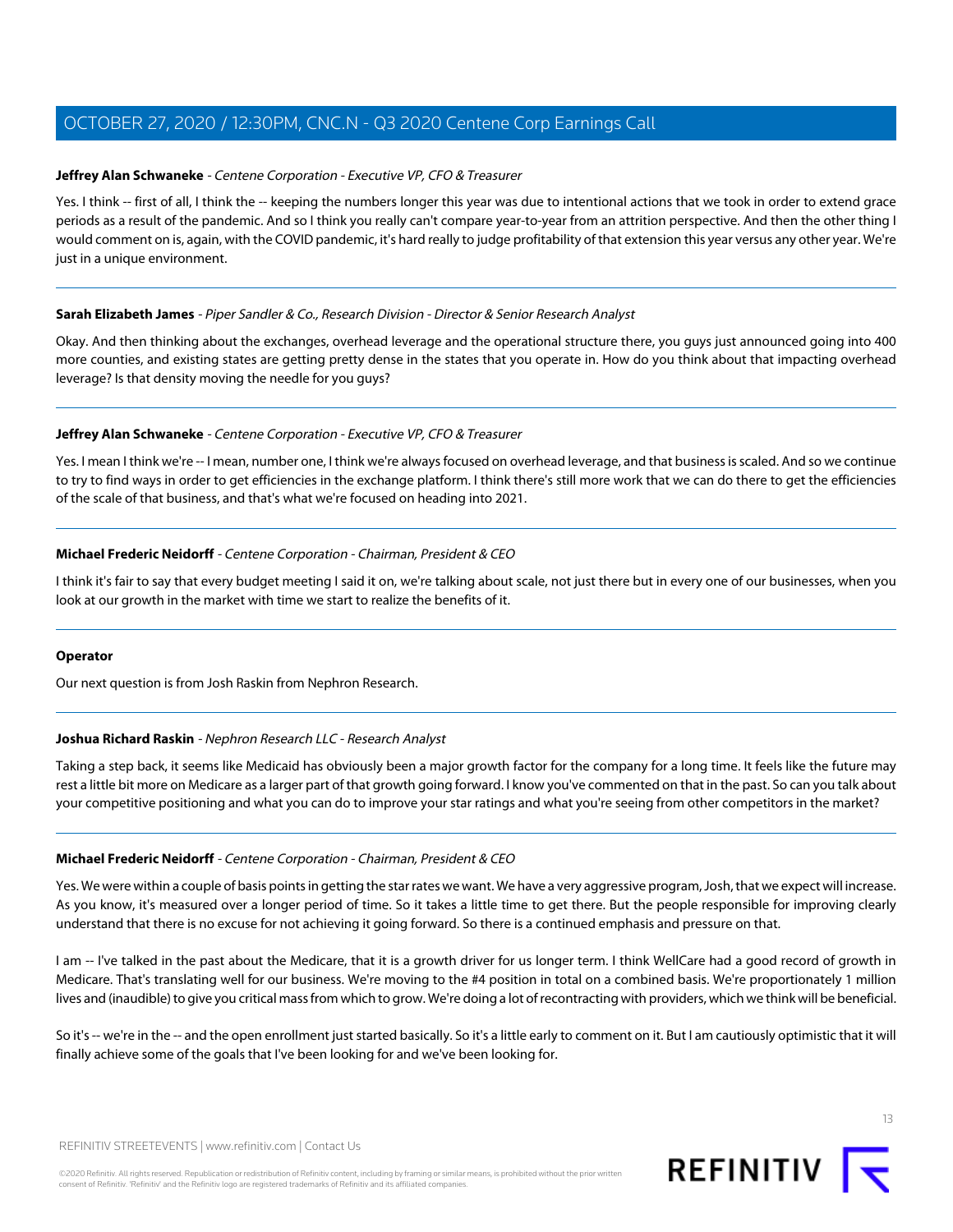## **Joshua Richard Raskin** - Nephron Research LLC - Research Analyst **Joshua Richard Raskin** - Nephron Research LLC - Research Analyst

Okay. Perfect. And then... Okay. Perfect. And then...

## **Michael Frederic Neidorff** - Centene Corporation - Chairman, President & CEO

I might add. I might also add profitable growth.

## **Joshua Richard Raskin** - Nephron Research LLC - Research Analyst

Got you. And cautiously optimistic was a comment around 2021 in terms of starting to realize some of that growth?

## **Michael Frederic Neidorff** - Centene Corporation - Chairman, President & CEO

Yes.

## **Joshua Richard Raskin** - Nephron Research LLC - Research Analyst

Got you. And then just second question, as you're thinking about headwinds/tailwinds for 2021, and I'll stay away from the conversation on consensus. But where do you think medical utilization trends in 2021? Do you think -- and maybe more specifically, are the states recommending rate actions that indicate that continued trend below sort of pre-pandemic levels or states assuming a more back-to-normal environment?

## **Michael Frederic Neidorff** - Centene Corporation - Chairman, President & CEO

Well, I think -- I don't know right now that they are assuming even with what the pandemic is doing, it's pretty hard to have that discussion. What we really have seen is that while some elective procedures have fallen off, obviously, pandemic costs have gone up. So it tends to -- one tends to balance out the other.

The one area that's in the interest of transparency that has fallen off for obvious reasons and has not been quick to bounce back is in the emergency room. Okay? So I mean there are some aspects that have dropped off and are staying low. They say they will rebuild over time when the pandemic is gone. But that single biggest issue in talking to the states right now is it's reaching new all times high, and this is going into the winter. And I could be as far out and talk about when it's going to fall off, but that's not the purpose of this call.

## **Operator**

Our next question is from Charles Rhyee from Cowen.

## **Charles Rhyee** - Cowen and Company, LLC, Research Division - MD & Senior Research Analyst

Michael, maybe I can ask a slightly different question here. As we think about potential for vaccine approvals, can you talk about sort of what the logistics means for Centene in terms of how you would think about ensuring that your members get access to it? Or is that really a function of the state making decisions in logistics with pharma manufacturers? Can you give us a sense on how this process kind of works?

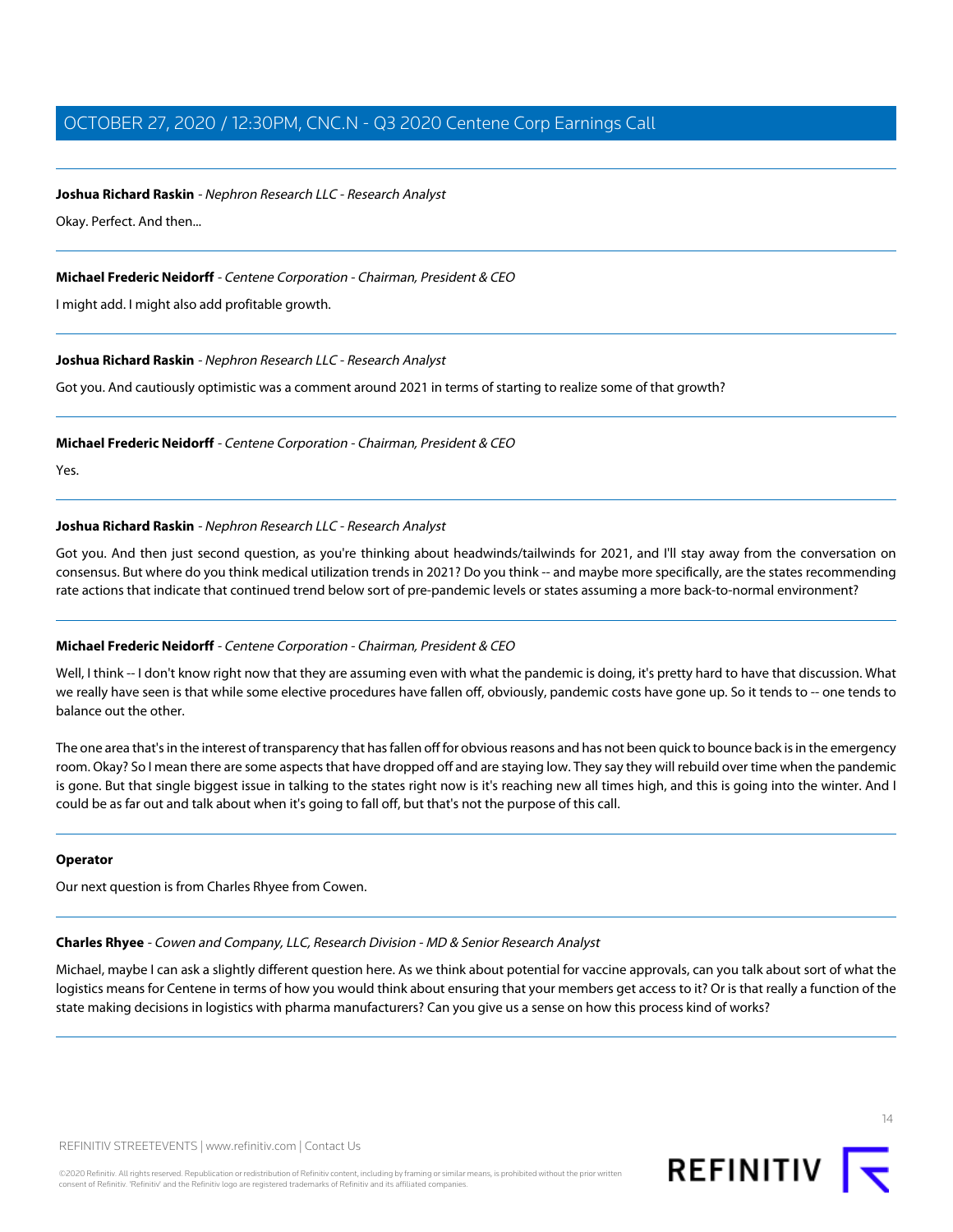## **Michael Frederic Neidorff** - Centene Corporation - Chairman, President & CEO **Michael Frederic Neidorff** - Centene Corporation - Chairman, President & CEO

I think there's a couple of issues. One, I have some pharmaceutical background in my 400 miles biodata. And Phase I and II, you can do some computer modeling that helps you accelerate it. The Phase III is long-term side of things, and that takes a given amount of time. And I think what we're hearing is that the scientists are saying look forward in very late '20 but more likely the first half of 2021. Okay?

Now I have had some discussions at very senior political levels in Washington. And some of them that are talking to the scientists have made investments and said, "We won't give you the money to build 100 million doses even before it's proven." Okay? So when and if it does prove, we have that vaccine.

Now I believe that when that vaccine becomes available and I'm anticipating the late Q2, maybe Q3 of next year, where we really have something that people have confidence in. I'm throwing some parenthetically here. We were doing some PSAs to ensure that parents and others are still giving the normal vaccine, saying that has nothing because we're worried people will start to have doubts about those and that would not be good for the trial. So we're doing some other things there.

But I think what will happen is we'll have it and we're going to work very hard to ensure that people that need it most get it early. The people at higher risk, the people that are working in the health care environment, treating people, that type of thing. That's -- so there will be an orderly transition to it. And I think a lot of our population are individuals at risk because the nature of it and we are pushing hard to ensure they have the vaccine when they need it.

So it's a kind of a work in progress. I don't mean to be so long-winded, but I want to give you a sense that we've thought a lot about this and there is a clear plan working with the scientists, the responsible scientists, on how -- and the manufacturers and others, how to get it done. I mean we're a huge purchaser now of pharmaceuticals, and that gives us an opportunity to talk to. Does that help?

## **Charles Rhyee** - Cowen and Company, LLC, Research Division - MD & Senior Research Analyst

And just -- yes, it does. And if I could just follow up, should we think about that kind of pathway in terms of sort of the time lines that you just discussed as we think about '21? When we think about some of the factors, is it fair to assume that you're going to build in that kind of conservatism as we think about next year as well because it kind of suggests your thoughts also on COVID itself, right, the pace of COVID as we go into '21?

## **Michael Frederic Neidorff** - Centene Corporation - Chairman, President & CEO

Yes. I think -- I mean the -- well, I think there's 2 issues here. There's the pace of the vaccine and there's the pace of COVID. Now what -- I mean if I were doing it, I would be working very aggressively on the treatment, the therapeutics that treat the COVID while we're developing the vaccine.

Now I will give you a sense of our product, working with epidemiologists. Just I want to be transparent on this one as I can be. We've announced to our employees not to expect to come back before the end of spring break, which is April of next year, okay? And we're working very effectively at home, and I have all kinds of reports I get regularly on the productivity, and people do want to get back to work. I've also said it's possible it may not happen until June. So -- and we have spent, as you know, a lot of money putting the plexiglass in the offices, the temperature monitoring when people walk in. So we're ready to bring people back on a planned release basis that people -- others are starting to emulate. But the development of the -- how the pandemic unfolds, it's still very unusual.

And so I will -- and I don't want to sound political, but this will sound that way. Masks make the difference. And our epidemiologists have said if you look at Japan with 127 million people and Hong Kong with 7.5 million people, and we know that in the Asian markets, there's always been a mask mentality. It goes back to '70s and '80s, when I was there. If somebody had a cold, they put one on. During the time that we lost the first 100,000 lives, Japan lost 831 and Hong Kong 4, literally 4. Let's say they understated it by 200%. So they lost 12. The math makes a difference.

So if we get -- if we can get that mentality going here -- and all the clients are just saying if we -- if people work masks, we'd save 100,000 lives. So I think that has a lot to do with where we're going.



REFINITIV STREETEVENTS | www.refinitiv.com | Contact Us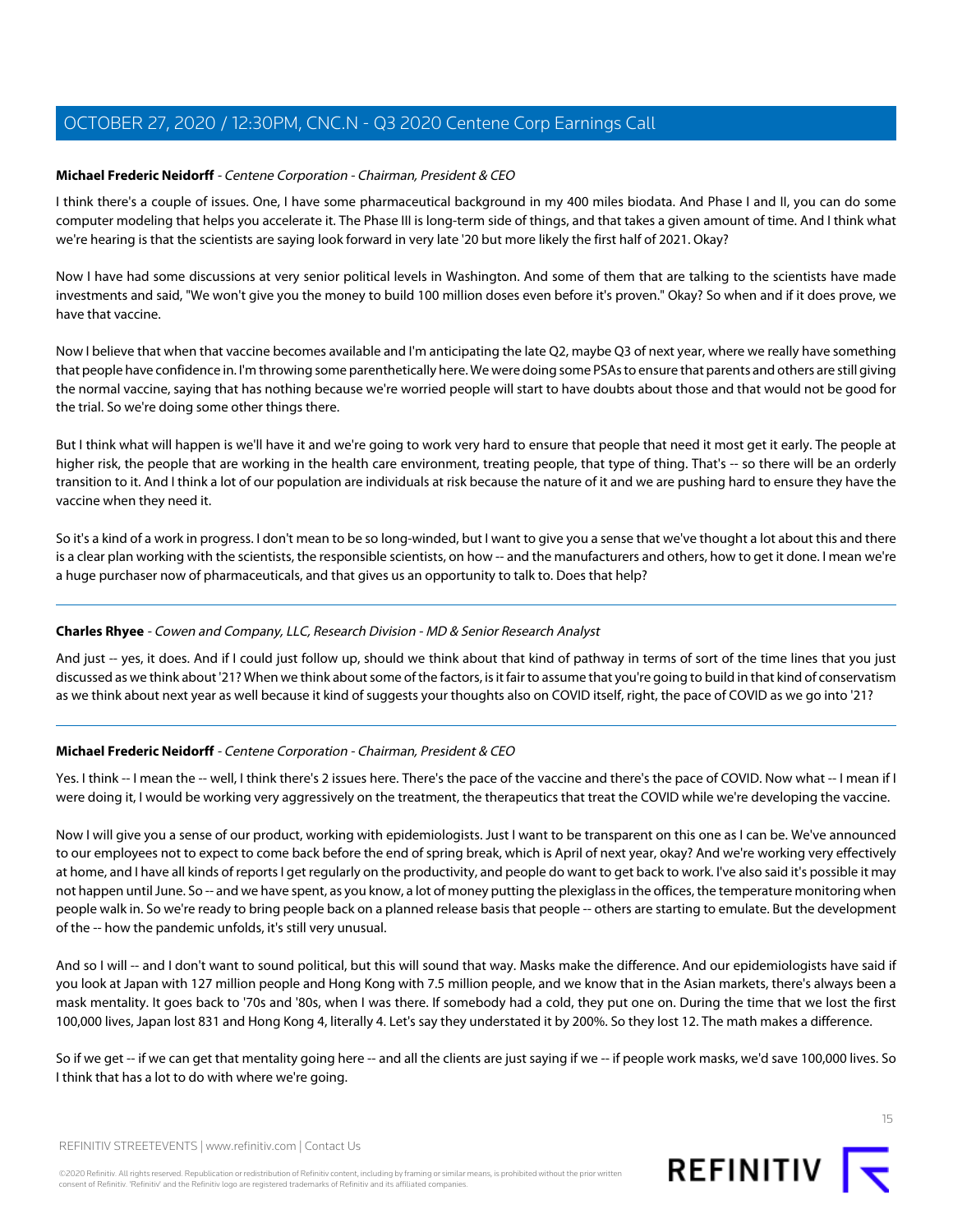# **Charles Rhyee** - Cowen and Company, LLC, Research Division - MD & Senior Research Analyst **Charles Rhyee** - Cowen and Company, LLC, Research Division - MD & Senior Research Analyst

I certainly agree with you. I certainly agree with you.

## **Michael Frederic Neidorff** - Centene Corporation - Chairman, President & CEO

You hit a hot -- in case you can't tell, you just hit a hot button for it.

#### **Operator**

The next question is from Rivka Goldwasser from Morgan Stanley.

## **Rivka Regina Goldwasser** - Morgan Stanley, Research Division - MD

Michael, in the past, you're very confident about the Supreme Court ACA ruling. How do you think about the potential outcomes now?

## **Michael Frederic Neidorff** - Centene Corporation - Chairman, President & CEO

Well, I think I'm still relatively confident. I think there's 2 things. I said if you look at it, there is -- there's one factor that they're considering right now, and that's if -- can -- does the one really eliminate everything. Now even the Supreme Court -- not (inaudible) the other one, Kavanaugh, in some cases, has agreed that severability is a factor. Severability used to be written in the Congress, congressional acts, but it's become such a practice now that it's more normal.

I suspect that -- at one point, I thought it would be 7 2 when Justice (inaudible) was still around and others. But I said it could go to 6 3. It still could be 5 4. Now I also want to remind you that depending on what happens on the election, that if they want to make the case moot, they just have to put one line in that says the penalty for not participating is \$1, and it makes the whole case moot.

So I'm still very comfortable with it. I think -- I don't believe when push comes to shove, they really want to put all these people during the height of a pandemic on the street with no insurance.

## **Rivka Regina Goldwasser** - Morgan Stanley, Research Division - MD

And then just a follow-up on the COVID cost. It sounded like \$2 billion in direct COVID cost. That's meaningfully high than Q2. I think it implies about \$1.5 billion in Q3. So can you talk about what drove that increase just in terms of acuity or versus hospitalization? Because we're hearing so much about the therapies and about shorter hospital stays and lower acuity than before, but it seems that you've seen a different impact on your books business. So maybe some color on that and how you think about these costs into Q4 given what we're seeing in terms of increase in cases?

## **Michael Frederic Neidorff** - Centene Corporation - Chairman, President & CEO

Maybe you want to start? We can have Jen come on and -- any thoughts that you can...

## **Jeffrey Alan Schwaneke** - Centene Corporation - Executive VP, CFO & Treasurer

Yes. Yes, I think the first thing is just to talk about the number. Number one, that's paid dollars. And so you have to remember at the inception of the pandemic, obviously, we wouldn't have had a lot of paid dollars because there's usually a 30- to 45-day delay between when the inpatient stay

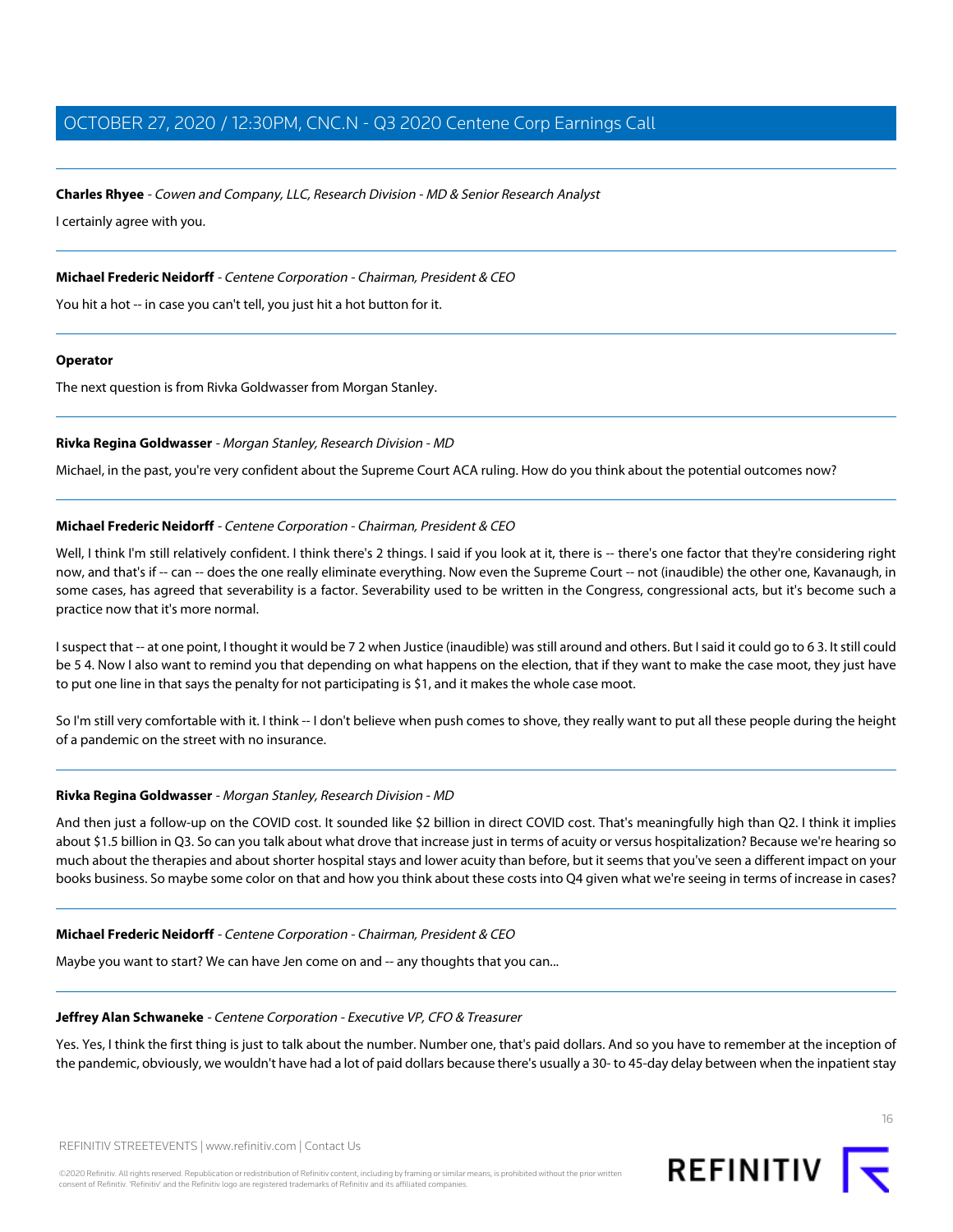happens and when we actually pay the dollars to the provider. And so I think that's why you've seen, I guess, in what you're stating is an acceleration of the dollars. It's really just, I think, a timing effect from that perspective. of the dollars. It's really just, I think, a timing effect from that perspective.

So -- but what Michael has stated and what we've talked about in our Investor Day and in the quarters that we've reported is that we have seen lower traditional utilization, higher COVID expense. And when you aggregate those 2, utilization from an expense perspective is just slightly below the historical average, and that's certainly what we've seen.

## **Operator**

Our next question is from Stephen Tanal from SVB Leerink.

## **Stephen Vartan Tanal** - SVB Leerink LLC, Research Division - MD & Senior Research Analyst

I guess I just wanted to clarify, on the 2021 initial outlook slide, you guys showed state rates or risk-carrying programs as a negative. But Jeff, I think you'd said in your prepared remarks that you expected less than the \$500 million rate headwind impact that's embedded in '20. Just wanted to see if you could clarify sort of what's assumed in the outlook and how that's different from the comment you made on the \$500 million item.

## **Jeffrey Alan Schwaneke** - Centene Corporation - Executive VP, CFO & Treasurer

Yes. I think -- I mean, obviously, those are reductions of revenue. I think that's the point, right, is that there's still negatives on revenue as you head into next year. And you're correct, what I said was our expectations were \$500 million this year. And our expectation sitting here today is that it would be something less than that in 2021.

But again, I think if you look at this year, we've obviously had a multitude of factors, including state rate changes, lower overall medical expense. We had utilization that was significantly lower in April and May. So there were a lot of other factors offsetting all these items to effectively get back to our initial guidance back -- that we gave out back in March.

## **Stephen Vartan Tanal** - SVB Leerink LLC, Research Division - MD & Senior Research Analyst

Got it. Okay. That's helpful. Then utilization, so earlier in the year, you guys had produced a chart that implied 3Q would sort of run above normal. I think it's a data chart. It doesn't sound like that's occurred. But I'm wondering how you sort of frame what actually happened in Q3 and how you're thinking about Q4. Do you guys still expect sort of a deferred care bolus here that put you in excess of normal levels in Q4 and into '21?

## **Jeffrey Alan Schwaneke** - Centene Corporation - Executive VP, CFO & Treasurer

Yes. Obviously, I think what I mentioned just a little bit ago on the COVID cost is that what we've seen is lower traditional utilization, higher COVID cost. The net of that is a little bit below, not much, a little bit below historical utilization. And in my prepared remarks, what I indicated is that we would expect utilization to increase in Q4 versus Q3 slightly. So that's what we continue to expect as utilization continues to trend back towards normal on a total basis, right?

The mix is different. The mix is lower traditional and higher COVID, but in total, again, trending back to historical levels in the fourth quarter.

## **Stephen Vartan Tanal** - SVB Leerink LLC, Research Division - MD & Senior Research Analyst

Okay. And maybe if I could sneak one last follow-up and just the whole idea of peak enrollment growth in November. I guess I would just ask you how you see enrollment playing out from that peak by line of business and why. So Medicaid looks -- how do you see that trending?

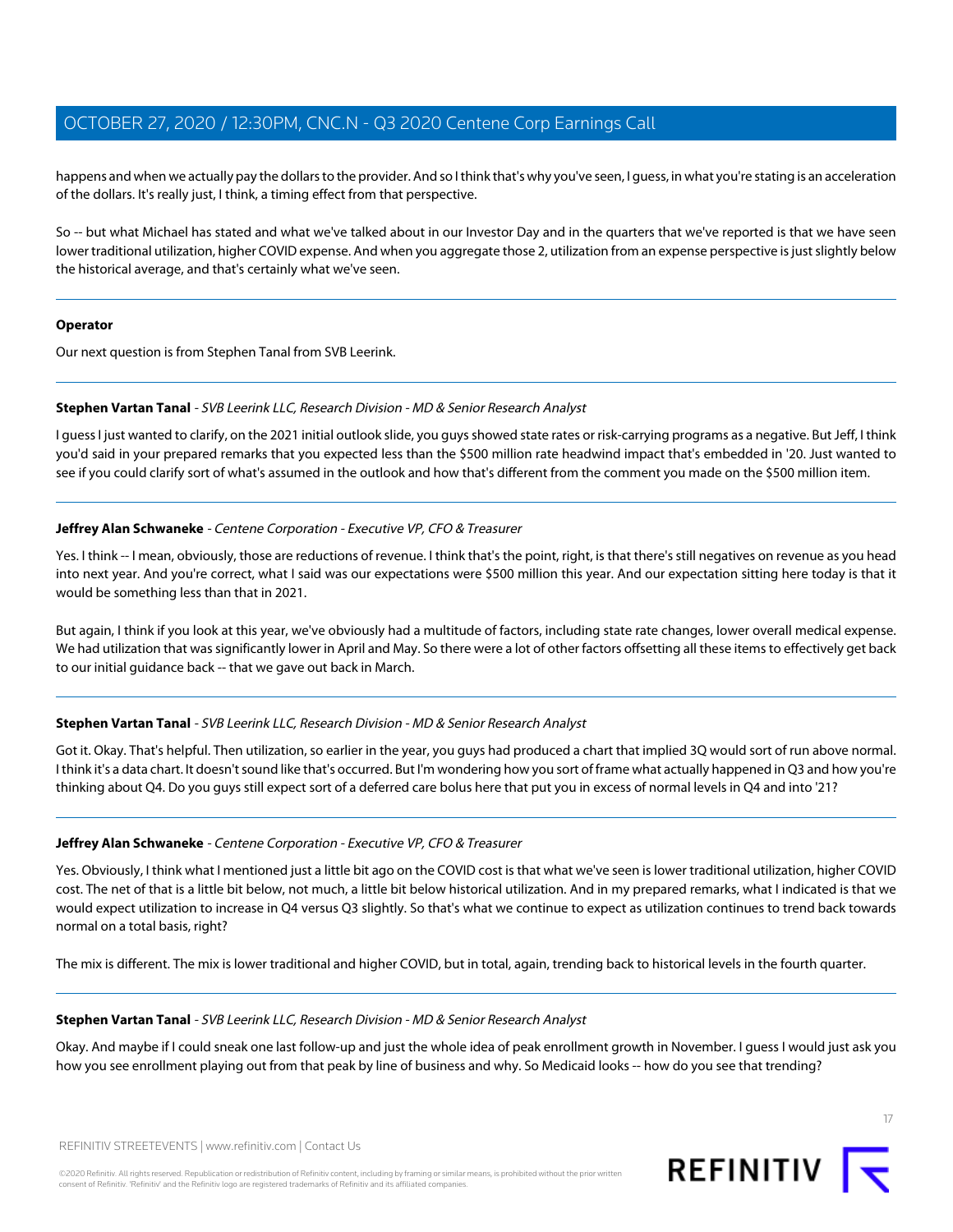## **Jeffrey Alan Schwaneke** - Centene Corporation - Executive VP, CFO & Treasurer **Jeffrey Alan Schwaneke** - Centene Corporation - Executive VP, CFO & Treasurer

Yes. I mean, obviously, there's an open enrollment for both Medicare and Marketplace. So that obviously changes things as you look at the January 1 amount. That's why we're early in that cycle, and we haven't given any commentary on that. 1 amount. That's why we're early in that cycle, and we haven't given any commentary on that.

As far as the Medicaid is concerned, I think the extension of the FMAP enhancement helps. But ultimately, we're going to have to see how long that gets extended or what happens with that with a second stimulus potential as we head into next year. And that's why we said we'll have more information for you at our December investor Day.

## **Michael Frederic Neidorff** - Centene Corporation - Chairman, President & CEO

I mean we're dealing with things that we've not seen. I mean the pandemic has reached a new high, far more than March. So I mean that's why we have to think of things on a very gross basis. And the more granular we try to get, the less accurate it's going to be in this kind of -- because it's not something that we have experience with. And another 100 years, the next group may have some more background. Ask me then.

## **Operator**

Our next question is from Gary Taylor from JPMorgan.

## **Gary Paul Taylor** - JPMorgan Chase & Co, Research Division - Analyst

I just wanted to do a couple of things. I wanted to revisit your expectation on fourth quarter MLR. I didn't take the opportunity yet to pull up the slide deck from the summer. But I think with the implied earnings guidance is -- your estimate now is that for fourth quarter MLR would be higher year-over-year?

## **Jeffrey Alan Schwaneke** - Centene Corporation - Executive VP, CFO & Treasurer

Yes. Number one, I don't think we provided a fourth quarter MLR estimate. I quess from -- just from what we've given today, what I would look at is kind of where we thought we were going to be before, and then you have the \$0.17, right? We talked about the \$0.17 benefit that we had this quarter that we're going to reinvest in the fourth quarter. So that obviously would be a direct reduction to the previous fourth quarter number.

## **Gary Paul Taylor** - JPMorgan Chase & Co, Research Division - Analyst

Yes. I was just thinking about that one line chart you had in your deck that showed your expectation on COVID cost and sort of recovering deferred care. I thought they maybe intersected in the fourth quarter, but I can revisit...

## **Michael Frederic Neidorff** - Centene Corporation - Chairman, President & CEO

Well, I think, as I recall, we talked, Gary, about various peaks and how many peaks we would have during the course of the year. And I'll tell you this peak we're getting now is early -- a little bit earlier and more severe than what I originally thought.

## **Gary Paul Taylor** - JPMorgan Chase & Co, Research Division - Analyst

My other question, just going back to the state rates and risk sharing, I guess help me with my thinking a little bit. When we look at the state rates, we've seen state budget performance improve dramatically from where it was in the spring. If we look at some of the state -- latest state numbers

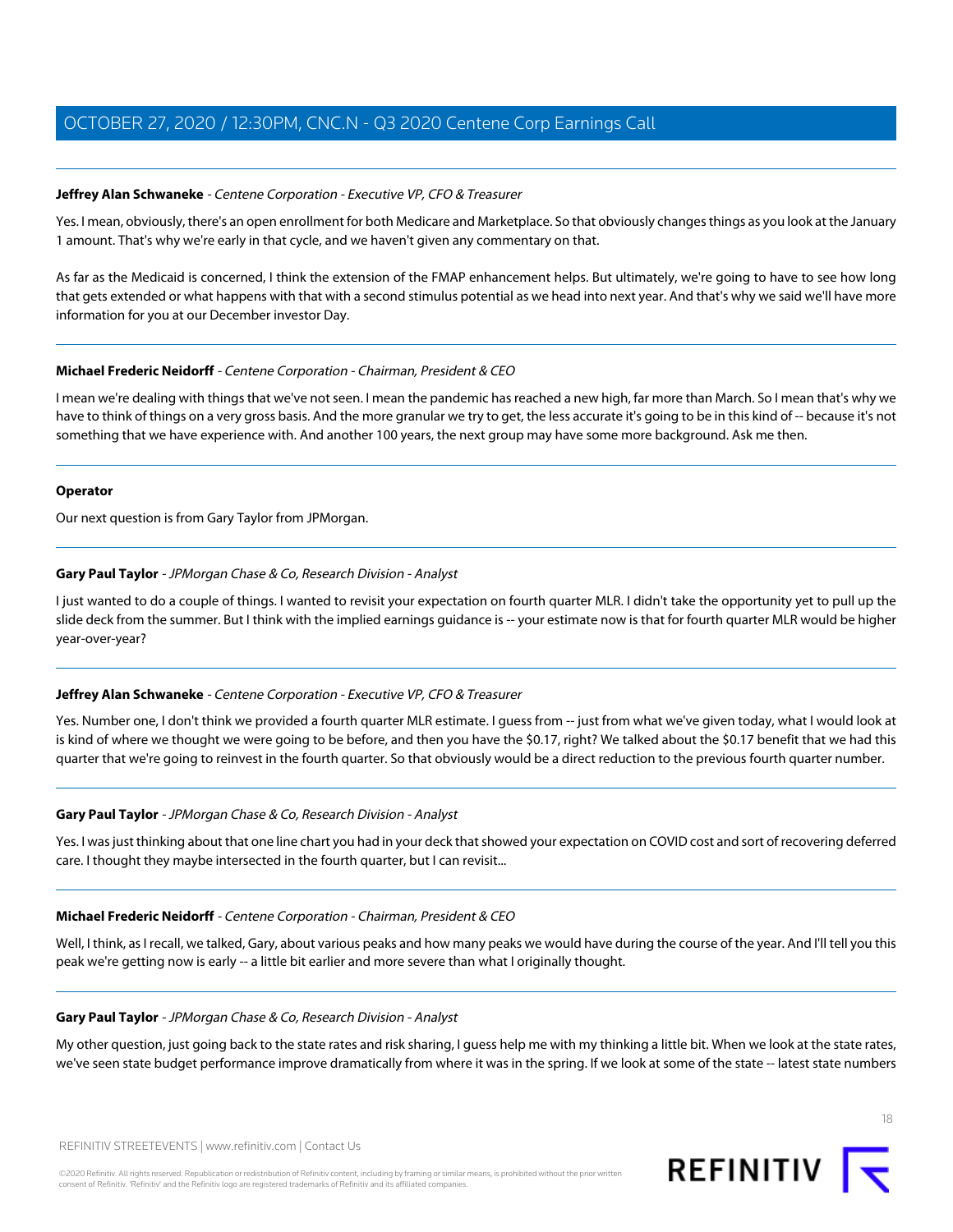versus their budgets, almost back to par versus those deep holes in the spring, so that seems to be getting better. Of course, perhaps the economy could get worse next year, but it seems like that's getting better. You mentioned 2 of your largest states. Decent rate increases on a combined basis, so that seems to be relatively stable. And on the risk sharing, with deferred care starting to normalize and COVID cost in the near term moving higher, it would seem like the risk-sharing liability would be sort of diminishing. higher, it would seem like the risk-sharing liability would be sort of diminishing.

So I guess the question maybe is more on the state rate side. Is there any plausible risk that some of these state rate updates get reassessed during their fiscal year? Or you're just leaving room for what might happen in July for the back half of '21?

## **Michael Frederic Neidorff** - Centene Corporation - Chairman, President & CEO

I think we're looking at it in totality, but we're also talking to states, Gary, about new products, so expanding. They don't have SSI, they don't have long-term care or the things that save them significant money. So I mean there's so many different factors that I'm counting on having a little more visibility come December 18. And we should just because of the laps of time, the more experienced and (inaudible).

So I think to try and speculate what's going to happen in the back half of '21 right now, it's really still in the dark versus having the benefit of the AOP we're working on in the various markets with 37 states, so it takes time to collect that on. It won't be the same in all of them. So give us until December 18, we'll have more visibility.

## **Gary Paul Taylor** - JPMorgan Chase & Co, Research Division - Analyst

No, that's fair. I just -- in my mind, I thought maybe that line was maybe more of a plus/minus question mark and you guys have it as a minus. And I just wanted to try to understand that a little better but...

## **Michael Frederic Neidorff** - Centene Corporation - Chairman, President & CEO

What I'm trying to understand, the COVID and the timing, but some of it's the politics and what approach they take too, Gary.

#### **Operator**

Our next question is from Scott Fidel from Stephens.

## **Scott J. Fidel** - Stephens Inc., Research Division - MD & Analyst

First question just on the different pieces on enrollment and as it relates to the COVID impacts. So it seems like really the vast majority of the growth that you and others have talked about has just been from the suspension of the redetermination. And the one piece of the puzzle that really hasn't seemed to play out much has been just the impact from the rising unemployment yet.

So just interested if you guys can give us some thoughts on sort of so far during the crisis, how much enrollment you've seen in Medicaid that's just from rising unemployment. Obviously, that's been coming down though more recently, so how you're thinking about that piece of the puzzle sort of trending in 4Q and into 2021.

## **Michael Frederic Neidorff** - Centene Corporation - Chairman, President & CEO

Well, I'll start. It's been bouncing low on because eventually, you had people on furlough, where they kept some benefits. And as things continue, there's more layoffs, and we've seen that, where they're not getting the benefits and then they're moving to Medicaid, if they have the wherewithal, they're going into Marketplace.

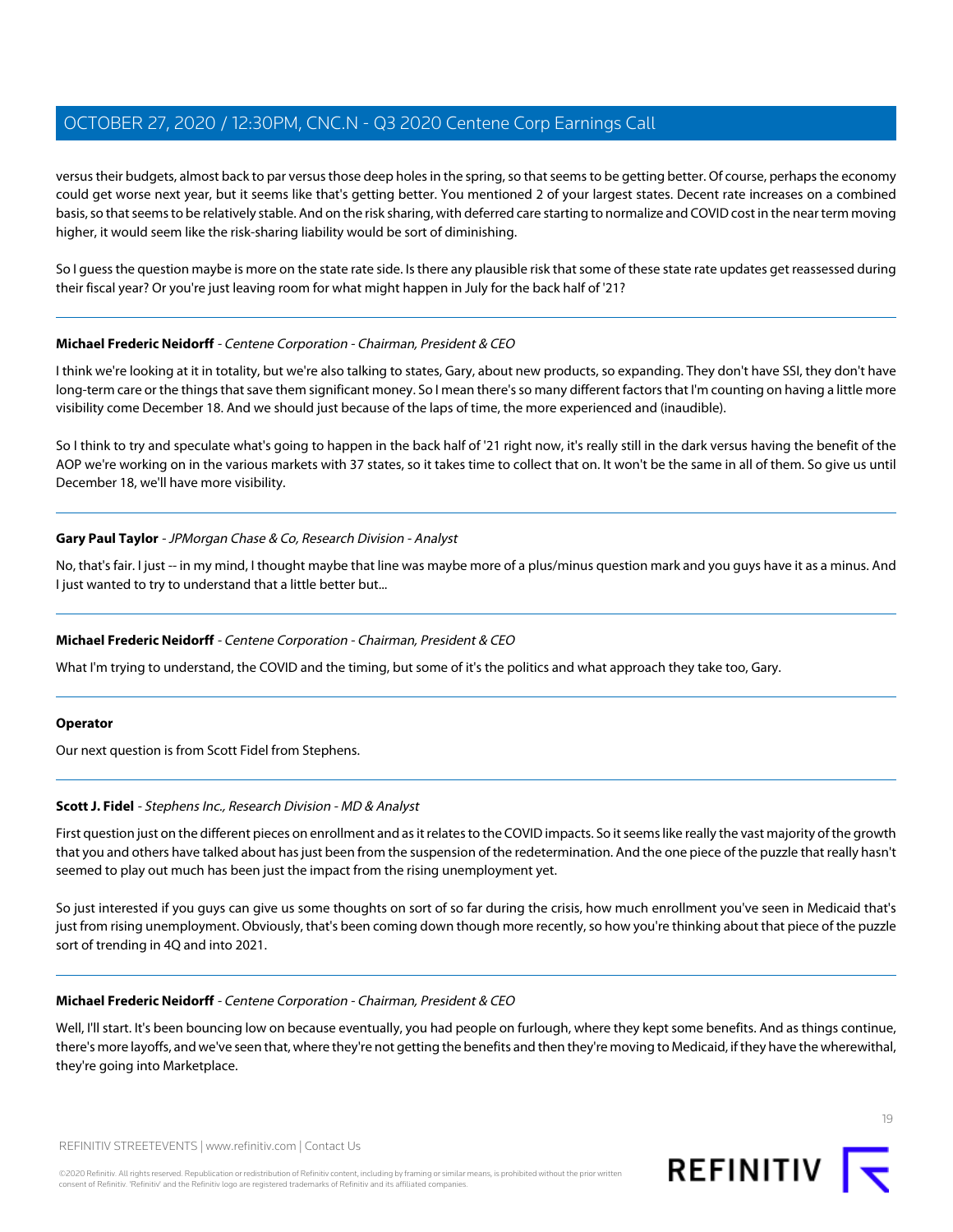So it's just such a swinging variable. And it's so many factors, it's hard to be too granular. I'm not trying to be evasive, but I'm just trying to give you the things that we look at day in and day out, trying to sort it out. the things that we look at day in and day out, trying to sort it out.

## **Scott J. Fidel** - Stephens Inc., Research Division - MD & Analyst **Scott J. Fidel** - Stephens Inc., Research Division - MD & Analyst

No, I get it definitely. That's why I was asking the question, too. And then just a second question as well and just sort of getting back to the rate discussion. So you've given us a few pieces of the puzzle. You talked about how in Texas and Florida, you do have rate increases. Then you talked about a number of the states that have the risk corridor in play.

Just interested, sort of the third piece, just in terms of states that have actually implemented cuts for FY '21. If you could just give us some visibility into that because we have seen a number of your states where the headlines read as cuts haven't been implemented. I just want understand whether those are actual cuts to the base rates. Or does that reflect more of these risk corridor dynamics that you've discussed?

## **Jeffrey Alan Schwaneke** - Centene Corporation - Executive VP, CFO & Treasurer

Yes. I think we've kind of aggregated all of those. I guess what I would say is, what I mentioned before is the traditional rate setting process where you gather encounter data and trend that forward, et cetera, et cetera. That is still -- that process continues to go on like normal. I would say the additional factor is some of these risk-sharing mechanisms, et cetera, et cetera, or the 1.5% rate reductions that some states have done. And so in general, we've accumulated all that and that's contained in the \$500 million that I mentioned that we had in our guidance for this year.

## **Scott J. Fidel** - Stephens Inc., Research Division - MD & Analyst

Okay. All right. Got it. So the rate cuts are inclusive within that \$500 million headwind?

## **Jeffrey Alan Schwaneke** - Centene Corporation - Executive VP, CFO & Treasurer

Yes.

## **Operator**

Our next question is from Lance Wilkes from Bernstein.

## **Lance Arthur Wilkes** - Sanford C. Bernstein & Co., LLC., Research Division - Senior Analyst

I wanted to ask a question kind of focused on the provider contracting side of the situation. If you could just talk to a couple of items there. One would be near term, what's the contracting opportunity if there are rate pressures in risk corridors, given the financial status of providers? It seems like with a lot of the bailout money, they should be in a stronger position to maybe be seared back in 1Q, 2Q.

And then secondarily, if you could talk a little more long term on your value-based care initiatives as well as instances where you're perhaps getting into care delivery or dabbling at it to see how that's looking for a long-term aspect of a contracting strategy?

## **Michael Frederic Neidorff** - Centene Corporation - Chairman, President & CEO

I think on the value-based, some providers are -- like it if there's a capitation rate so that way their cash flow is strong. And when we had a couple who asked if we had a 3-month basis, we said no, that's not how it works. So I understand it. I think there was some trepidation trying to understand what it all means going forward. I think they look good now.



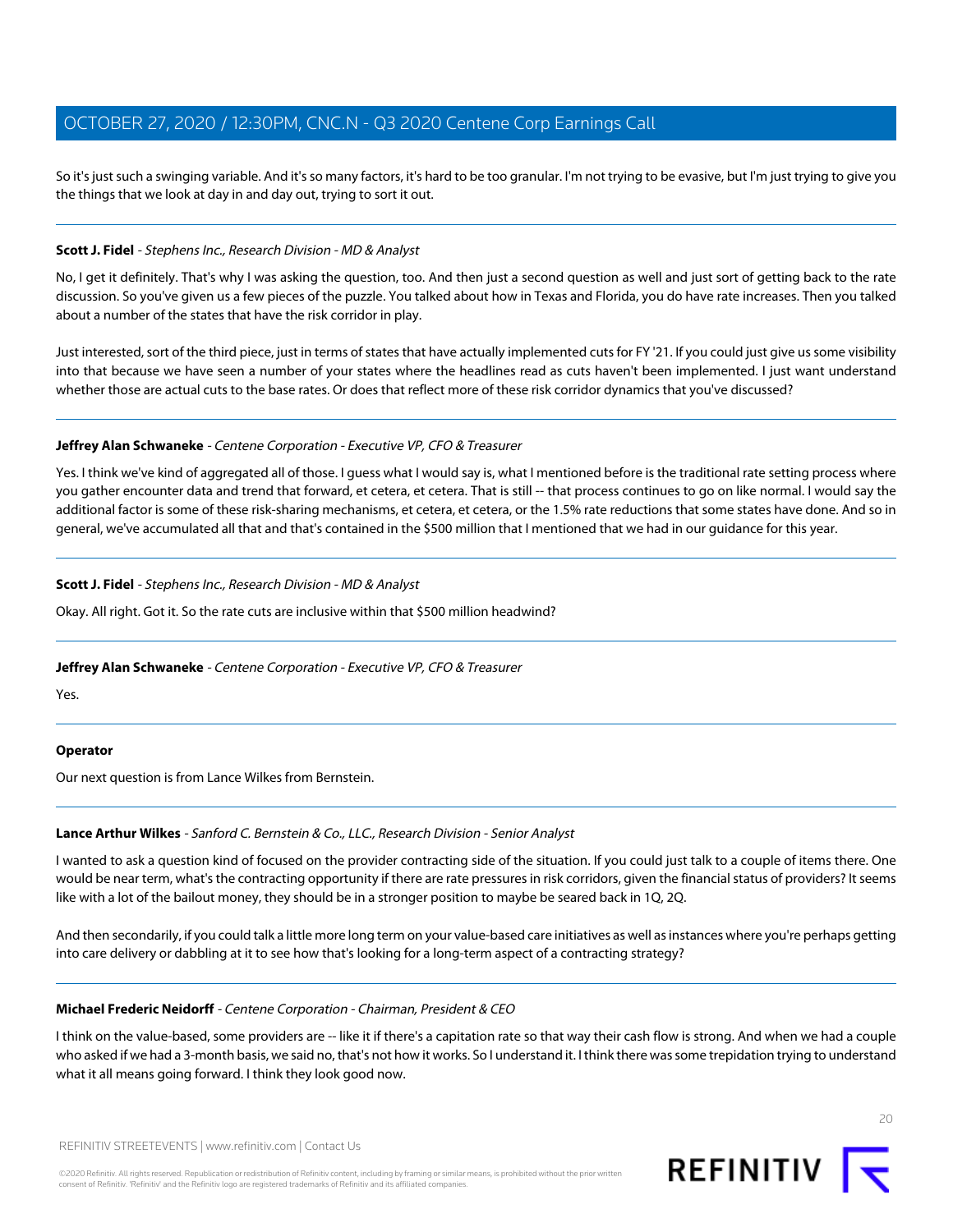But I think as we work through it, we are having success in introducing value-based contracting. And we also know that as we introduce some and they become successful and their provider relations work with them to be successful, others will want it. So we're trying to do it in a very responsible way that we can support with the reports. So we have real-time reports, how we can support it with. So we see it growing, and we see providers starting to value it. starting to value it.

Relative to our getting involved in care delivery, it's limited to our model in Florida that has some capability. We're not into a great deal of that. If there's a market that has an absence of OB/GYNs, let's say, or something, we do have the capability to put a clinic in there to help the population get the appropriate access. So it's a case-by-case basis, but we are not out there grossly trying to buy a lot of providers.

## **Lance Arthur Wilkes** - Sanford C. Bernstein & Co., LLC., Research Division - Senior Analyst

And just on the contracting with providers kind of in this COVID environment, are you finding that you're able to push back on provider rates if you're getting rate cuts at a state level? Or is the financial situation of the providers still tenuous at this point?

## **Michael Frederic Neidorff** - Centene Corporation - Chairman, President & CEO

Well, what we've done is we've waived copays and things because they may not be able to collect it from their members. So we're doing things to support them. But all those things figure into what we -- the calculations we give to states. And as our results is demonstrating, we're able to continue down that program, support providers.

And we do want to support them and help them become more successful, and we have systems that do that. We have a system now that can -it's in test that -- where preauthorization was 18 minutes, we can do it now in 3 seconds. So we have things like artificial intelligence, and digitalization gets a real focus. That's going to be moving things ahead for the providers, streamlining what they can do and how fast they can do it. So there's more than one way to help them.

#### **Operator**

This concludes the question-and-answer session. I would now like to turn the conference back over to Michael Neidorff for closing remarks.

## **Michael Frederic Neidorff** - Centene Corporation - Chairman, President & CEO

We thank you. We encourage everybody to stay safe, wear your masks. And I think you can see that we have, as an enterprise, the wherewithal to continue to do well. And -- but I'd say we'll meet reasonable expectations. It's -- one has to recognize the environment we're still working in, and we want to do it the right way. So stay well. Take care.

#### **Operator**

The conference has now concluded. Thank you for attending today's presentation. You may now disconnect.